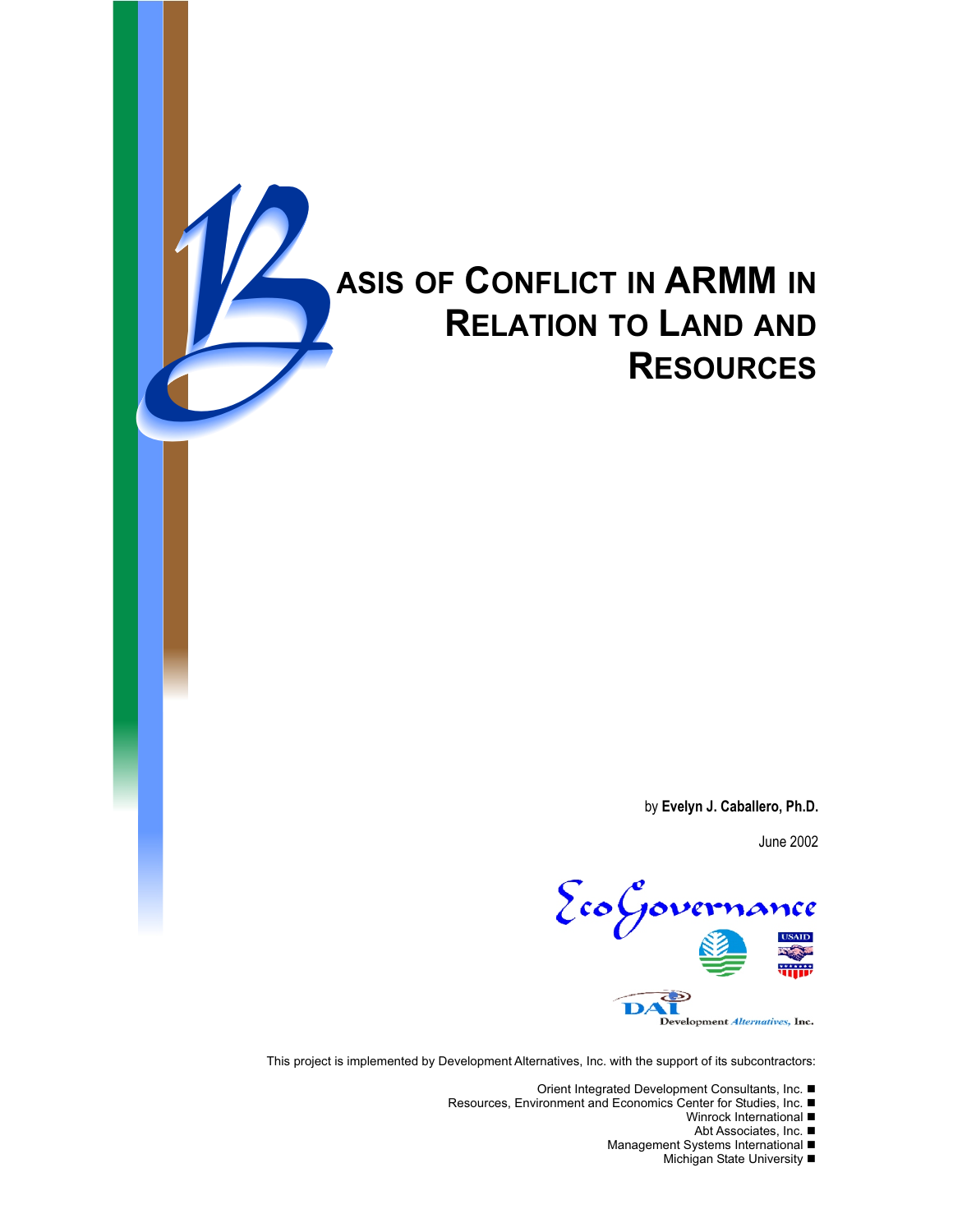*Produced by the Department of Environment and Natural Resources-United States Agency for International Development's (DENR-USAID) Philippine Environmental Governance (EcoGov) Project through the assistance of the USAID under USAID PCE-1-00-99-00002-00. The views expressed and opinions contained in this publication are those of the authors and are not intended as statements of policy of USAID or the authors' parent organization.*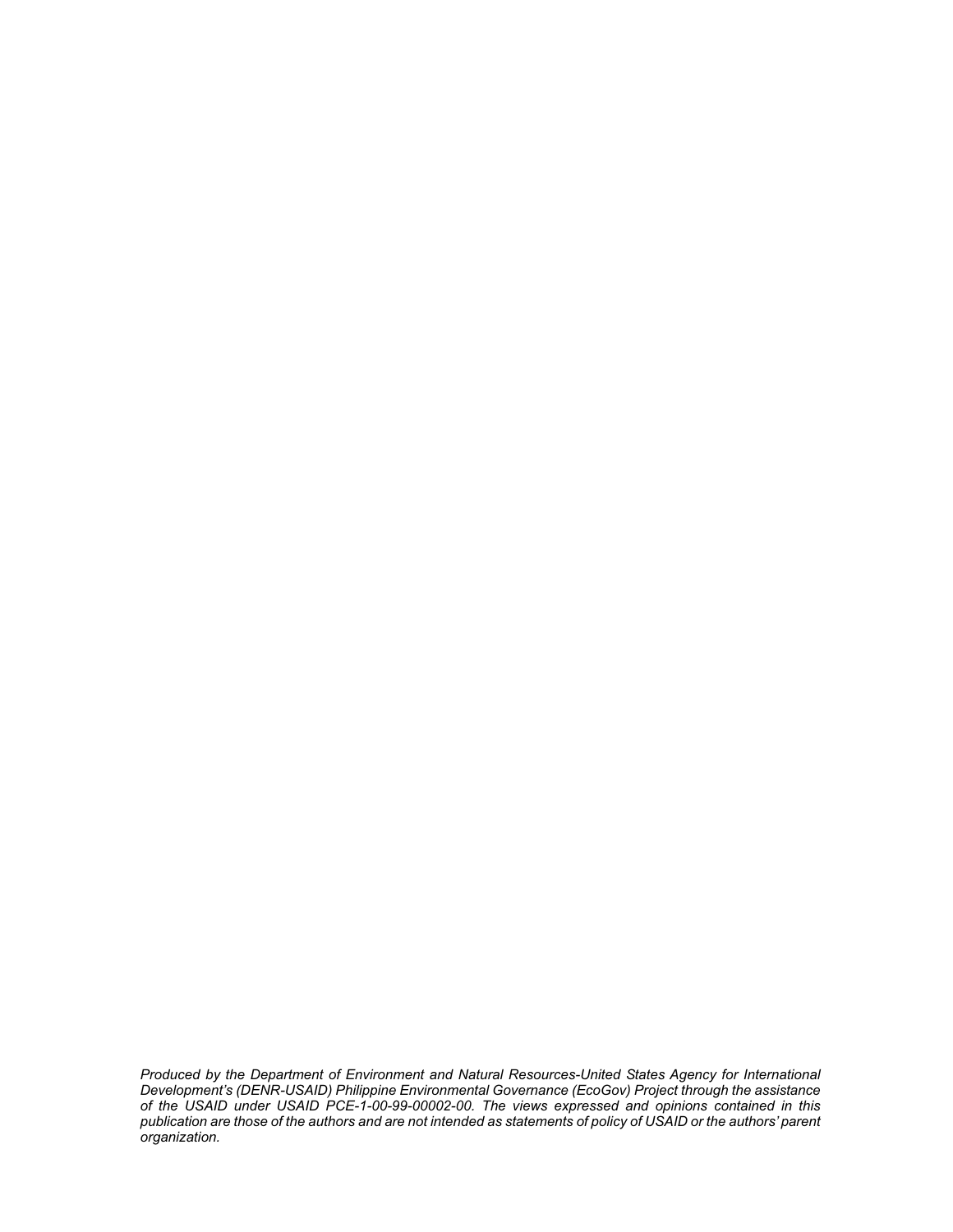# **TABLE OF CONTENTS**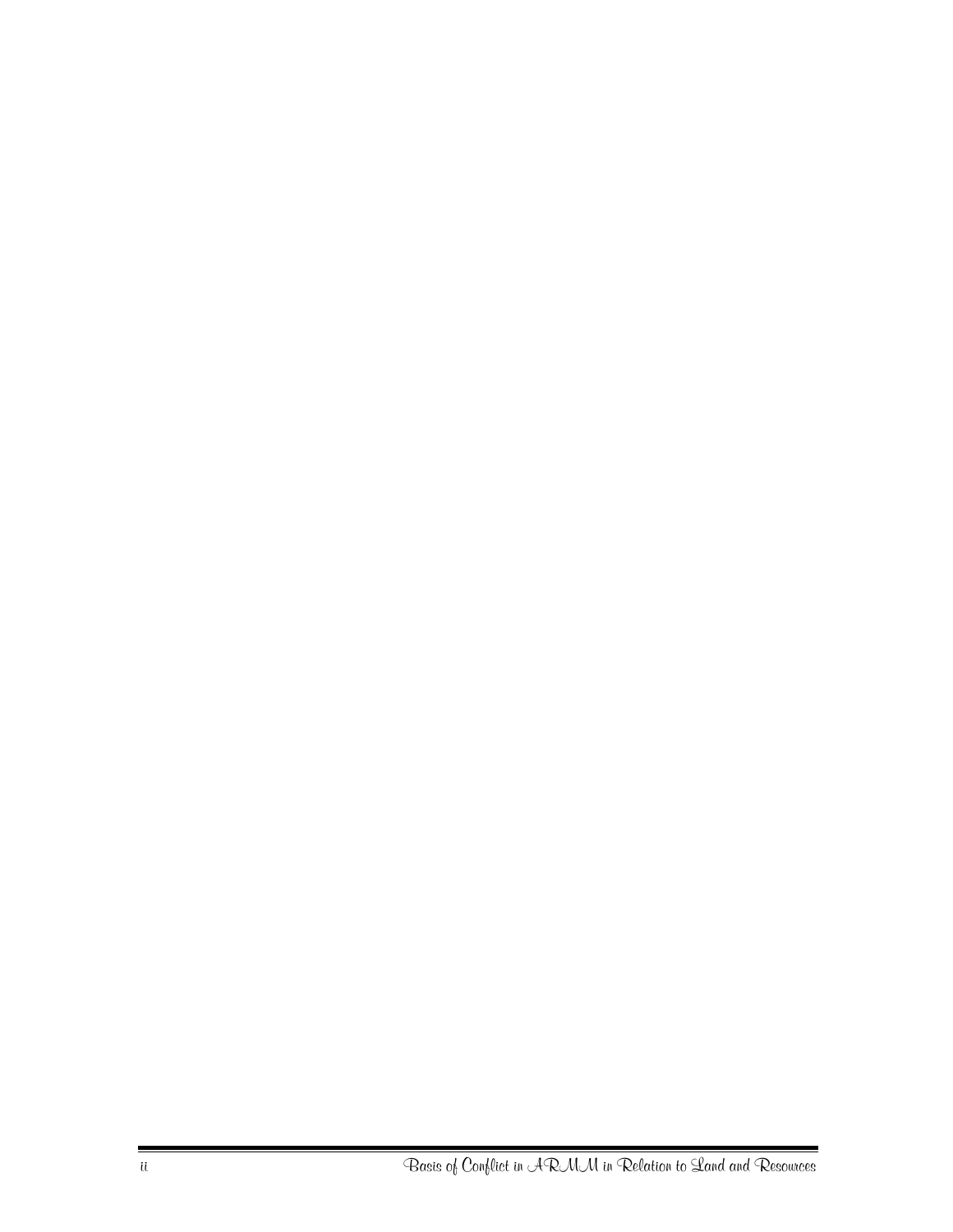# **ACRONYMS**

- <span id="page-4-0"></span>ARMM - Autonomous Region of Muslim Mindanao<br>CNI - Commission on National Integration - Commission on National Integration DAR - Department of Agrarian Reform<br>DENR - Department of Environment and DENR - Department of Environment and Natural Resources<br>IP - Indigenous People - Indigenous People IPRA - Indigenous Peoples' Rights Act<br>IFMA - Industrial Forest Management A IFMA - Industrial Forest Management Agreement<br>MILF - Moro Islamic Liberation Front - Moro Islamic Liberation Front MNLF - Moro National Liberation Front<br>MIM - Muslim Independence Moveme - Muslim Independence Movement NCIP - National Commission of Indigenous Peoples NIPAS - National Integrated Protected Areas System<br>OIC - Organization of Islamic Conference (OIC)
- Organization of Islamic Conference (OIC)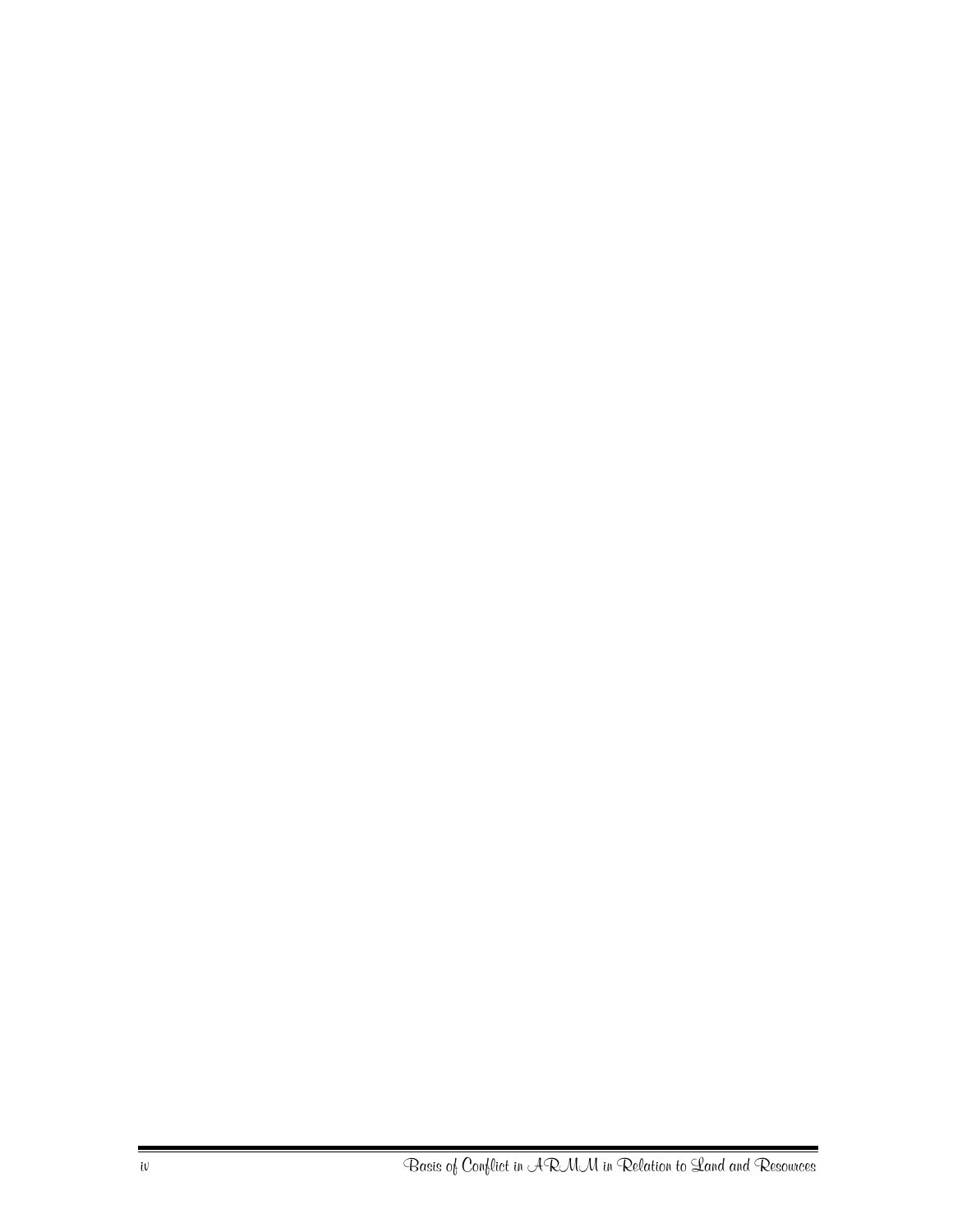# <span id="page-6-0"></span>**BASIS OF CONFLICT IN ARMM IN RELATION TO LAND AND RESOURCES**

by Evelyn J. Caballero, Ph.D.

## **INTRODUCTION**

The total population projection for indigenous peoples (IPs) in the Philippines for the year 2000 is estimated at 13 million or 17 percent of the total Filipino population. The majority of the IP population is located in Mindanao (61%). The remaining 33% are in Luzon and 6% are in the Visayan Islands. The IPs comprise more than 110 different major and minor ethnolinguistic groups and are found in 63 provinces of fifteen regions including the Autonomous Region of Muslim Mindanao (ARMM). (NCIP 2000)

Indigenous peoples in Mindanao engage in economic activities that range from hunting, gathering, marine trade and fishing; shifting cultivation in or near forests; small-scale mining; permanent agriculture; wage labor and small-scale market oriented activities. They are groups with a cultural identity distinct from the dominant Filipino society and are vulnerable to being disadvantaged in the development process. A majority of these groups have had limited or no access to basic socio-economic services from the government, like education, health, infrastructure, extension, credit, and marketing.

The purpose of this report is to discuss the basis of the conflict in ARMM related to land and resources and the role of indigenous peoples and Muslims in this conflict.

# **ETHNOLINGUISTIC GROUPS IN ARMM**

#### **LUMAD AND MUSLIM**

IPs in Mindanao who are not Muslim are called Lumad. The name "Lumad" is advocated by IP groups in Mindanao to distinguish themselves from the Muslims who are also indigenous to the area. Interviews with three Commissioners from the National Commission of Indigenous Peoples (NCIP) indicate that the question as to whether the Muslims should be considered IPs is uncertain and that this will need further discussion. There are also Muslims who do not want to be called indigenous peoples. For purposes of this paper and to acknowledge the distinction of those from the area the term indigenous peoples will not be used for IPs in Mindanao. Instead, the terms Lumad and Muslim are used to refer to those ethnolinguistic groups indigenous to ARMM.

The four provinces in the ARMM contain the following ethnolinguistic groups indigenous to the area, both Lumad and Muslim:

- Tawi-Tawi
	- ¾ Sama (Sama Samal)
- Sulu
	- ¾ Sama (Sama Samal)
	- Tausug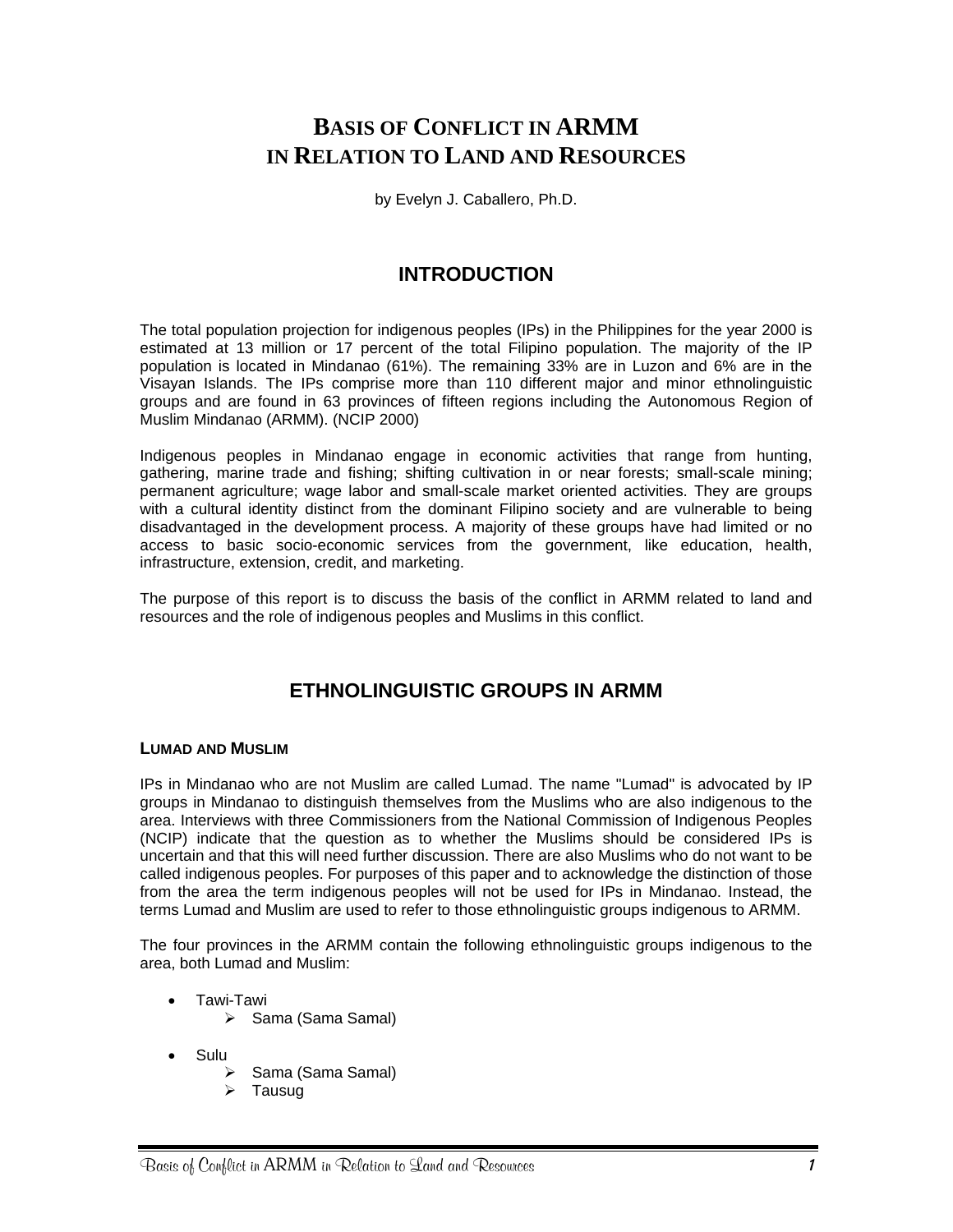- <span id="page-7-0"></span>• Maguindanao
	- ¾ Sama (Sama Samal)
	- **Ilanun**
	- $\triangleright$  Tiruray (Teduray)
	- $\triangleright$  Magindanaon
- Lanao Sur
	- $\triangleright$  Maranao

The Ilanun and Tiruray who are present in Maguindanao are not included in the 1990 census. The appendix contains the other ethnolinguistic groups by population and percentage of total.

Lumads interviewed consider the Tirurays as IPs and are uncertain about the IP status of the others who are from the Muslims groups. For some there is ambivalence in regards the Sama who are also called Bajaus by some anthropologists. The Sama Dilaut, historically known for their maritime culture, have also had ethnocentric attitudes directed against them from those coming from predominant Muslim groups who do not consider them Muslim.

In order to understand the conflict in ARMM in relation to land and resources we need to place it within an ethnographic and historical context. What follows is a brief description of the cultures of each ethnolinguistic group. This will be followed by a discussion of how different ethnolinguistic groups played a role in various conflict-situations throughout the history of the ARMM. Periods covered will include the Spanish colonial period, the American colonial period, and the Commonwealth period up to the present.

#### **SAMA (SAMA DILAUT)**

The Sama Dilaut are part of the Samal-speaking population who along with the Tausug live in the Sulu Islands. They are commonly known as "Sea Gypsies" among non-Filipinos. In terms of adaptation they group themselves into the Sama Dilaut (Bajau) and the Sama Diliya. The former is marine oriented and still retain much of their indigenous religion; the latter is usually land-based and Islamic in religion. (Peralta 2000)

The Sama Dilaut dominate the islands of Tawi-Tawi and Sibutu. The earliest Sama Dilaut were boat-dwelling and spent their nomadic lives in tiny houseboats. They live in a number of flotillas or moorages with each located on a protected reef that serves as a source of edible marine life (Nimmo 1972). The moorages are usually found near land villages and the relations between the two are symbiotic in nature with the boat people trading fish for vegetables and fruits of the land dwellers.

The Sama Dilauts' primary subsistence base is fishing and this varies from reef fishing to deepwater fishing. Most also have small garden plots through land-dwelling friends who allow them to moor near their lands.

The basic social unit is the family alliance. This is composed of a number of boats that travel together with the members related to each other through either the husband or wife's line of descent. A group of family alliances is called a *dakampungan* and this constitutes a group that regularly moors together at a moorage.

Each *dakampungan* recognizes a *panlima* or headman whose chief function is arbitration. The panlima has little power because of the mobility of the scattered families which discourages the development of any strong central political authority. However, the headman who settles the majority of the disputes and collects fines handles conflict. Most conflict is over social relations, however, there is conflict over resources such as the division of fish or how much to pay for a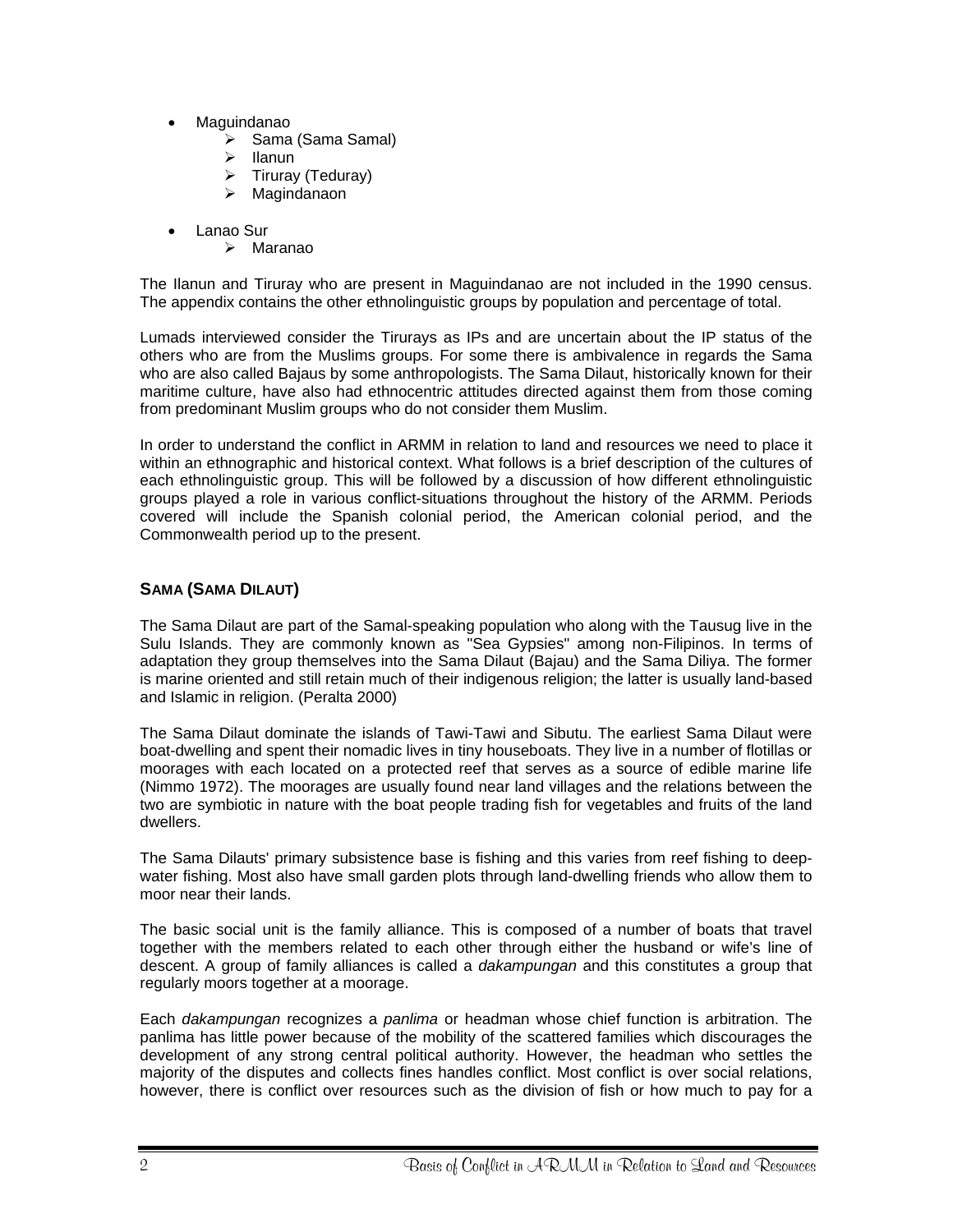<span id="page-8-0"></span>boat. In all Sama Dilaut social and economic relations including conflict resolution, reciprocity is the key to the relationship. (Nimmo 1972)

The Sama Dilaut have had little input from the various governments of the Philippines from the Spanish colonial period up to the 1970s. Nimmo (1972) notes that the Spanish had little influence and the American administrators found the population small enough to ignore while they attended to the problems of the land dwellers. As a result, their small population and their nomadic boatdwelling habits have helped them preserve their traditional way of life.

Nimmo (2001) notes that many changes have occurred since the 1970s due to the military conflict in the Sulu Islands. The Sama Dilaut who lived in Tawi-Tawi during the 1960s were members of a single community with five different moorages. In the late 1990s that was not the case. The families had scattered to other areas.

In addition the advent of seaweed farming along with the continuous decline of the copra industry beginning in the latter part of the 1980s has encouraged the influx of Tausug populations. As a result, the Tausugs have dominated the political and economic life of the Sama Dilaut.

At the losing end of this big agar-agar boom are the Sama Dilaut who, after losing fishing grounds, not to mention dwelling places, have to make do with chasing after float-away agar-agar from around the plantation area. What are now the Tausug punduhans were once the Sama Dilauts' mooring places. Constantly harassed by the usually gun-wielding Tausug sea rovers, they find themselves edged out of their traditional territory… Alojamiento (2001:67)

#### **TAUSUG**

The Tausug are the predominant group in Sulu. They appear to have moved into the southwestern Philippines around the  $11<sup>th</sup>$  century A.D. from the northwestern Mindanao area. Their subsistence is based upon the production of coconuts and hemp, agriculture, and fishing. Trade is an important occupation and as Peralta (2000) notes, their language is the trade language in the southern archipelago. The traditional political structure is the sultanate with the sultan as the head of all ranks within the sultanate. Peralta (2000) further states that the Tausug are a dominant ethnic group in the Sulu Archipelago because of their population size and their religious and political institutions.

Tausug groups were not formalized social units but fluid networks of personal ties which depended on the strength of the leader. In this they are very similar to the Maranao. It is important to note that territory was not an important element in Tausug politics. The power was over people and only secondarily over the land on which they lived. "The community was not defined in terms of its possession of a specific piece of territory (although there was some awareness of its center) but rather in terms of a common history of a single headmanship, supplemented by closer kinship ties to community residents than to outsiders." Kiefer (2001:6). This is an important point to note in terms of conflict over resources. However, the Tausug had individual property rights or ownership of property that resided in the individual and not to any group. An example of this is seen in house construction. Houses were classified as temporary or permanent and conflict would arise if a person built a permanent house on a relative's land. For the first generation the relative still controlled the land but succeeding generations of the person who built the house may lay claim to the land.

Alliance groups were formed for feuds, internal warfare, and piracy and were not permanent. The joining of different alliance groups was the only effective means of political action and these were not formed out of public interest, but only to advance ones own interests. (Kiefer 2001)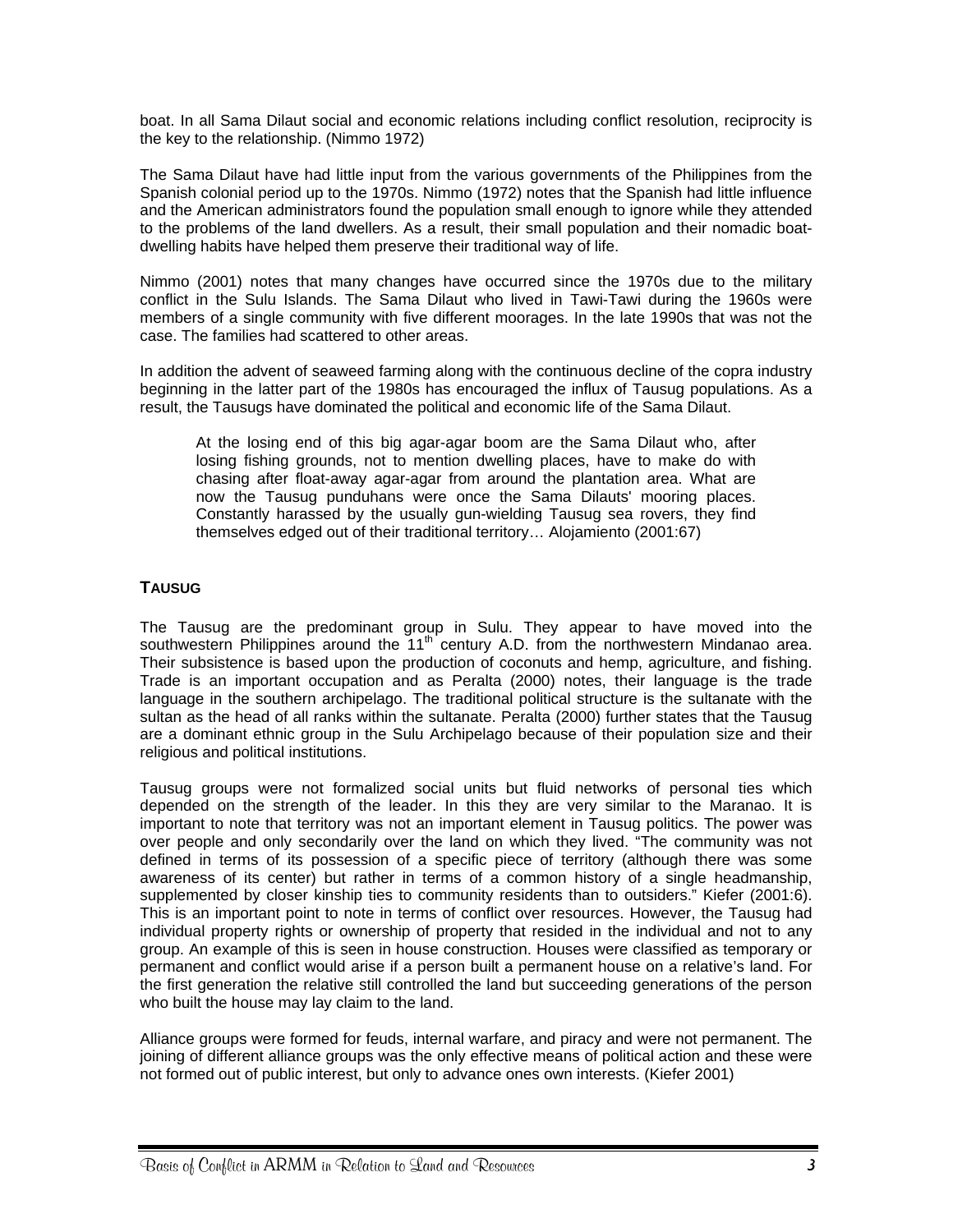<span id="page-9-0"></span>There were a number of ways that land was controlled. These included titular ownership, rights of usufruct, and the rights of tenancy. The legitimate political official in an area was usually the ultimate owner of land and this ended with the sultan. The granting of tracts of land was one means of control over subordinates. (Kiefer 2001)

The right to wage external war was an integral part of Tausug social structure. Kiefer (2001) notes that constant internal factional strife, private warfare, and conflict became a key feature of Tausug polity and continue up to the present day. The rights to wage external war rested in all levels of the political system but the size of the conflict would depend on the alliance groups temporarily joined together. Because the alliances were of a temporary nature and the right to wage war was at all levels, treaties that were signed by the warring parties and the Europeans would not satisfy the standard of perpetuity which was implied by European treaties. Except at the Sultan level, alliance groups may disintegrate over time and treaties would become null and void. Because the sultan was the ultimate ruler a treaty signed with him was more enforceable.

#### **MAGINDANAON**

The Magindanaon in the Pulangi River system distinguish between the downstream and upstream groups. In Cotabato, downstream (*ilud*) Magindanaons consider themselves to be the "true" Magindanaon because of their "purer" dialect and their historical ties to Islam and the Magindanao Sultanate. However, as McKenna (1998) notes, the interior Magindanaon have dominated indigenous cultural and political life in the valley for the past 150 years.

During the historical period of Mindanao the control of the Pulangi River system has been critical to the Magindanaons for both resources and the acquisition and maintenance of political power. The river and its tributaries have been a source of food and a principal thoroughfare for trade and communication with the outside world. Traditionally the Magindanaon were horticulturists, growing dry rice in the uplands or wetrice in the lowlands. Their special adaptation is to marshland where wet rice is produced as their main staple. (McKenna 1998, Peralta 1994)

Pre-Islamic Magindanaon social organization consisted of cognatic descent groups (*bangsa)* associated with autonomous or semiautonomous localities, or *ingeds*. A chief ruled each descent group. Like the Maranaos belonging to a descent group afforded one with rights and duties in relation to property and the exploitation of natural resources (including ceremonies and social relationships). (Saber and Madale 1975)

With the introduction of Islam an aristocracy which traced its lineage to Sharif Kabunsuan one of the earliest Muslim missionaries, and Sultan Kudarat weakened the traditional descent groups. Bilateral kindred replaced cognatic descent groups for the Muslims. Their socio-political system and hierarchical structure of social positions are complex and similar to that of the Sulu Sultanate.

The traditional system of hereditary ranked status consisted of four levels. At the top were the datu-rulers or descendants of rulers whose lineage was traced to Sharif Kabunsuan, and through him to the first ruler of Muslims the prophet Muhammed. Followers were essential to precolonial datus, and they had more means at their disposal to acquire followers and forcibly retain them. Datus owned large tracts of land that were worked by slaves who performed military and other types of labor services. The datus supported themselves and their armed followers, who were the basis of their power, with surplus wealth. Their surplus wealth also funded their trading and slaveraiding expeditions. (McKenna 1998)

The second level was occupied by the *dumatus*, non-slaves. The *dumatus* are descendants of Tabunaway, a legendary Magindanaon chieftain who welcomed Sharif Kabunsuan to Cotabato. The *tarsilas,* written genealogies, record that in recognition of the sovereignty of Sharif Kabunsuan, Tabunaway and his descendants would be afforded certain privileges. These were the non-payment of tribute to any datu, and no datu would be proclaimed a sultan without the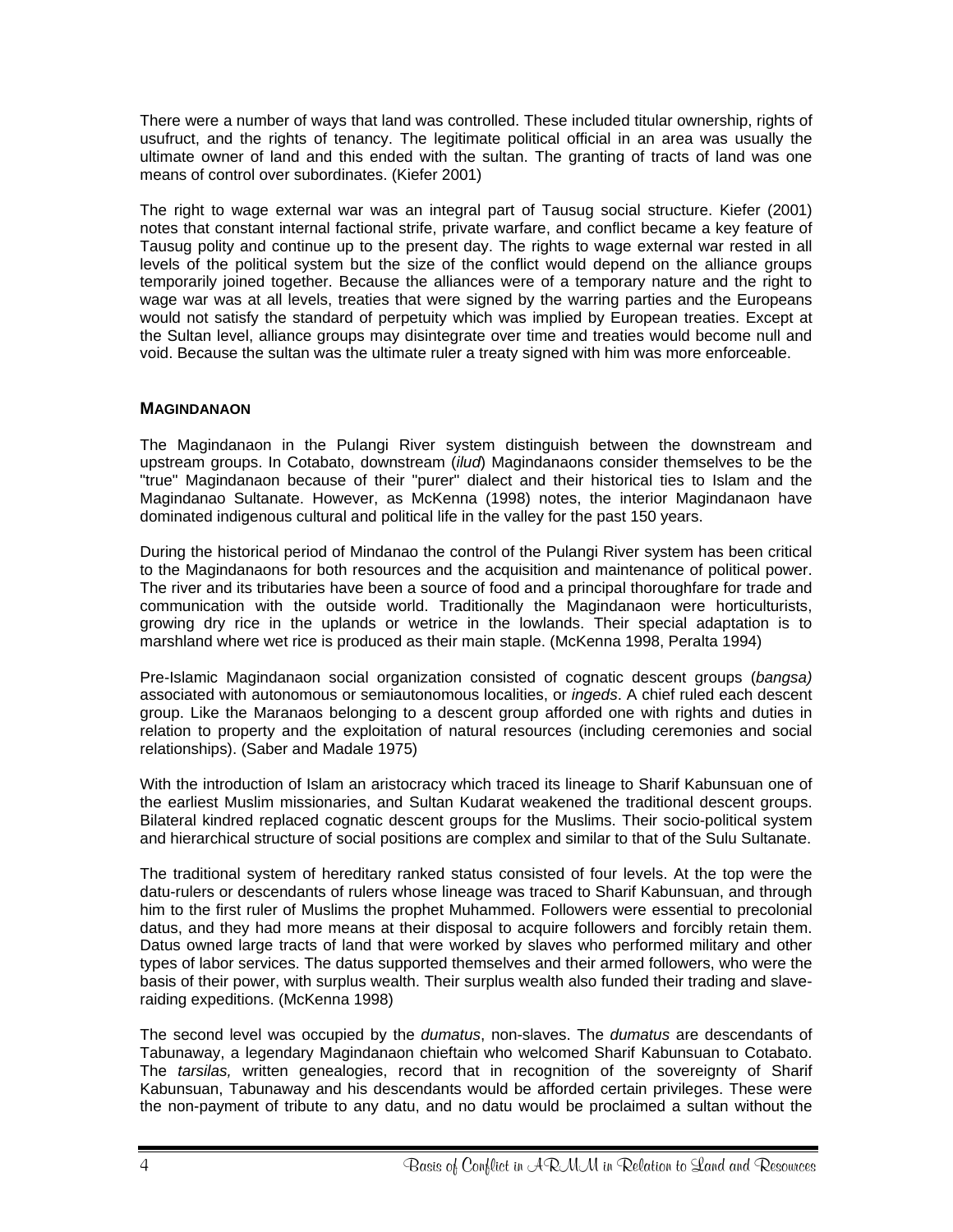<span id="page-10-0"></span>participation of a Tabunaway descendant. Their special status has allowed them to maintain their separate cognatic descent groups and independence.

The third level, are the *endatuan,* those who are ruled. They were residents of particular localities (*ingeds*), subordinate to the datu, and were unable to demonstrate sufficient kinship links with Sharif Kabunsuan to qualify as datus. The *endatuan*s were obliged to provide support in the form of scheduled payments of portions of their crops and contributions during feasts or bridewealth payments. They were also required to perform military and other types of labor services for the datu.

The fourth and lowest level, are the *ulipun* or "disenfranchised". (Scott 1982) They were debtbondsmen whose status resulted from punishment for a legal offense, failure to pay tribute or repay a debt, or from being sold by relatives. However, their status was not ascribed or permanent as it could be inherited. The system inhibited self-redemption by debt-bondsmen because it allowed the datus to maintain a high proportion of bound followers. *Ulipun* could only be associated with one datu at a time and their ability to change datus was severely limited. (McKenna 1998)

Despite their inferior status, the *ulipun* had the right to own chattel slaves (*banyaga*). *Banyaga* slaves were acquired from Christian settlements and the more distant highlands. During the 1800s the Magindanao Buayan Sultanate slave hunters raided other ethnolinguistic groups like the Manobos of the central Cordillera or the B'laan or T'boli of the southern Tiruray Highlands. *Ulipun* who were members of a datus household were able to rise to positions of significant responsibility, but *banyagas* were despised outsiders who were not included in the system of social rank. (McKenna 1998)

The central organizing principle of this system or ranked statuses was *maratabat* or rank. Among the Magindanaon, maratabat connotes rank and secondarily the honor due to rank.

In precolonial Magindanaon society, the datus had political and economic predominance. According to McKenna the Magindanaon nobility extracted tribute in various forms from ordinary Muslims and their other subjects. Many aristocrats enriched themselves further by investing in trade or raiding expeditions.

There were conflicts related to feuds, wars and succession struggles. It was the personal attributes of a datu, especially his ability to command fear and deference, which remained a key factor in his political successes. Datus formed a tribute-taking aristocracy with hereditary claims to allegiance from followers. (McKenna 1998) A ruling datu was almost always associated with a specific territory, or *inged*. However, the index or relative political potency like the Tausug, was command of people rather than control of territory. Individuals held the land under cultivation in a particular domain in usufruct, but the datu had the final right of disposition. (Scott 1982)

#### **IRANUN (ILANUN)**

The Iranun are found in the province of Maguindanao and are related linguistically to the Maranao and the Magindanaon. They are Islam who have intermarried with the Magindanaon and Maranao with the percentage of intergroup marriages increasing since the middle of the century.

Prior to the introduction in Magindanao of Islam in ca. 1460 A.D. they were distributed along the waterways and coasts forming autonomous communities headed by datus. The Iranun were never incorporated into the sultanate as subjects and were politically independent. As allies of the downriver sultan they provided him with significant economic and political support. The Iranun raids were also a vital component of the economic prosperity of the Magindanao Sultanate.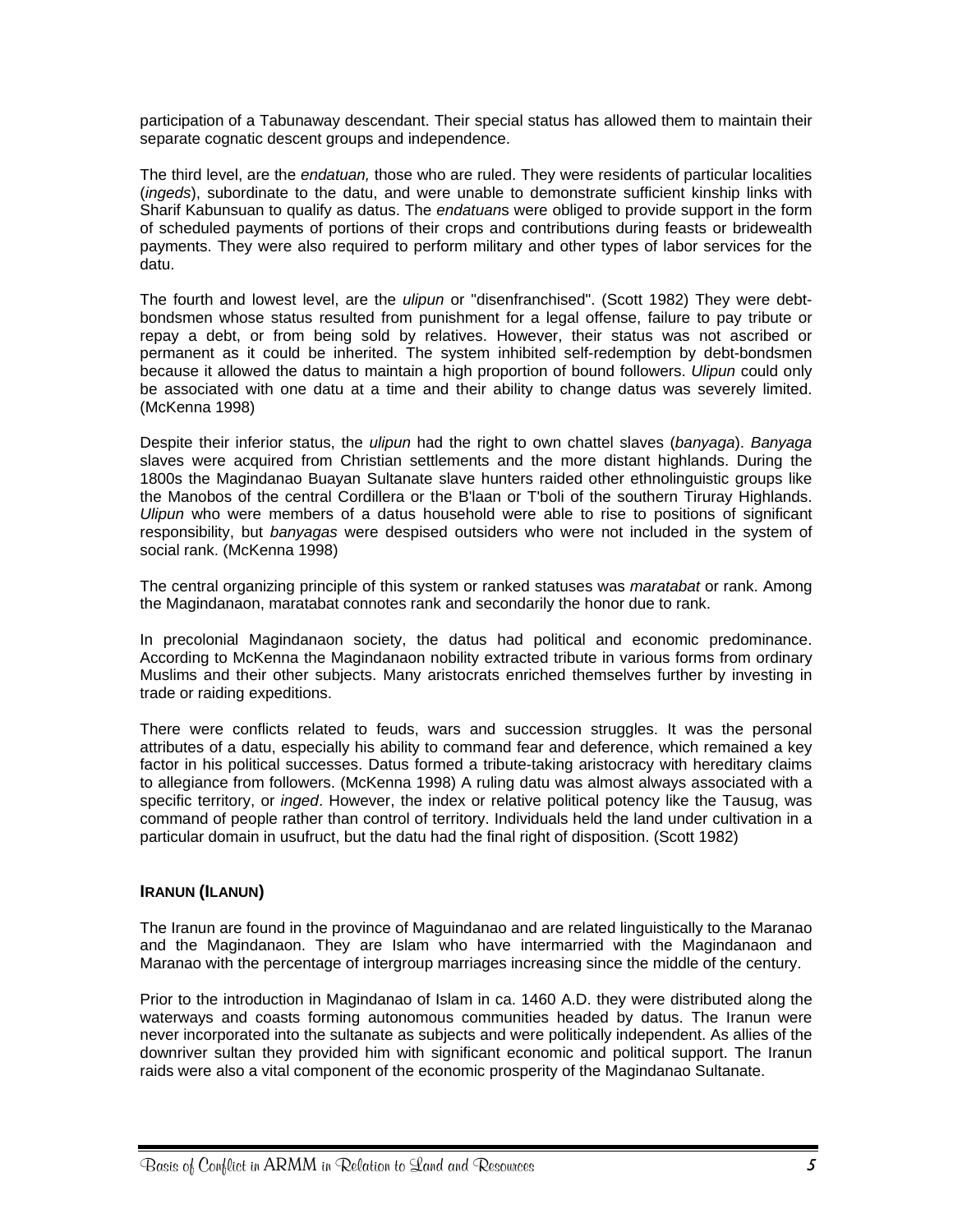<span id="page-11-0"></span>They are traditionally known for their maritime adaptations, and are historically known for their sea exploits. (Peralta 2000) Large Iranun raids were directed against Spanish territories in the Philippines. The coastal towns of Luzon and the Visayas were the victims of the persistent, largescale attacks from "Moro'" sea raiders. McKenna (1998) indicates that captives were sold outside the Philippines to Brunei slave traders or to Magindanaons along the Pulangi River.

Today, the culture is similar to the Maranao of Lanao del Sur with a subsistence based on intensive wet rice cultivation, long distance marine trade and fishing. (Peralta 1994)

#### **TIRURAY (TEDURAY)**

The Tiruray are Lumads who occupy the SW Mindanao highlands and are located in the province of Maguindanao in ARMM. They have retained their own animistic religion despite their proximity to the Magindanao of the Cotabato valley who adopted Islam some 500 years ago. The myths of both groups say that they have been there since the beginning of time. (Schlegel 1998)

There are three subgroups each with variations in dialect and adaptations: riverine, coastal, and mountain. Their traditional economy was based on shifting cultivation supplemented by hunting, gathering, and fishing. Today, those who live in more accessible communities practice plow agriculture. They are historically known for their trade relationships with Magindanaon communities in the lowlands. During the pre-colonial period because the Magindanaon sultanates incorporated the Tiruray communities as client groups slave hunters did not raid them. Magindanaons valued the Tiruray forest and swidden products, which they in turn traded for Chinese goods. Swidden products like upland rice and forest products such as beeswax, rattan, and hardwoods were exchanged for cloth, salt, and iron tools. This client relationship was not equitable and at times loans were forced on Tirurays to create permanent indebtedness. Schlegel (1998) reports that Tiruray feared and disliked their Muslim neighbors' propensity to look down at them as primitive and ignorant.

#### **MARANAO**

The Maranao are located around Lake Lanao. Lake Lanao is very important to the economy of Lanao del Sur as it is the main source of fish to the towns and fishing villages that surround it. The Maranao are primarily agriculturists with dry rice cultivation in the hilly areas and intensive wet rice cultivation in the flood plains (Peralta 1994).

Until the 1930s to 1940s the shores of Lake Lanao had many *kotas* that were fortifications built of earth and rocks. There was a great deal of warfare and this obstructed the establishment of peace and order. Warriors would escape across the lake from one enemy to new *kotas*. Because of the ease of escape the area proved difficult to conquer prior to the introduction of Spanish steamships, which later controlled the lake.

The Maranao live in small communities bound together by real and mythical kinship. Bonds change based on marriage and conflicts. These conflicts mostly deal with problems from property, politics or power distribution. Once a conflict is started it is only concluded with total annihilation, reaffirmation of association through marriage, or other rituals of association. (Saber and Madale 1975)

The basic unit of Maranao society is the *agama.* "The *agama* is the immediate social setting in which the person has an identity and through which his life and activities have meaning." (Saber and Madale 1975: 35) It is the *agama* which provides the motivations for organized action, not the Purok or Barrio Council. This is extremely important in terms of understanding the origin and resolution of conflict.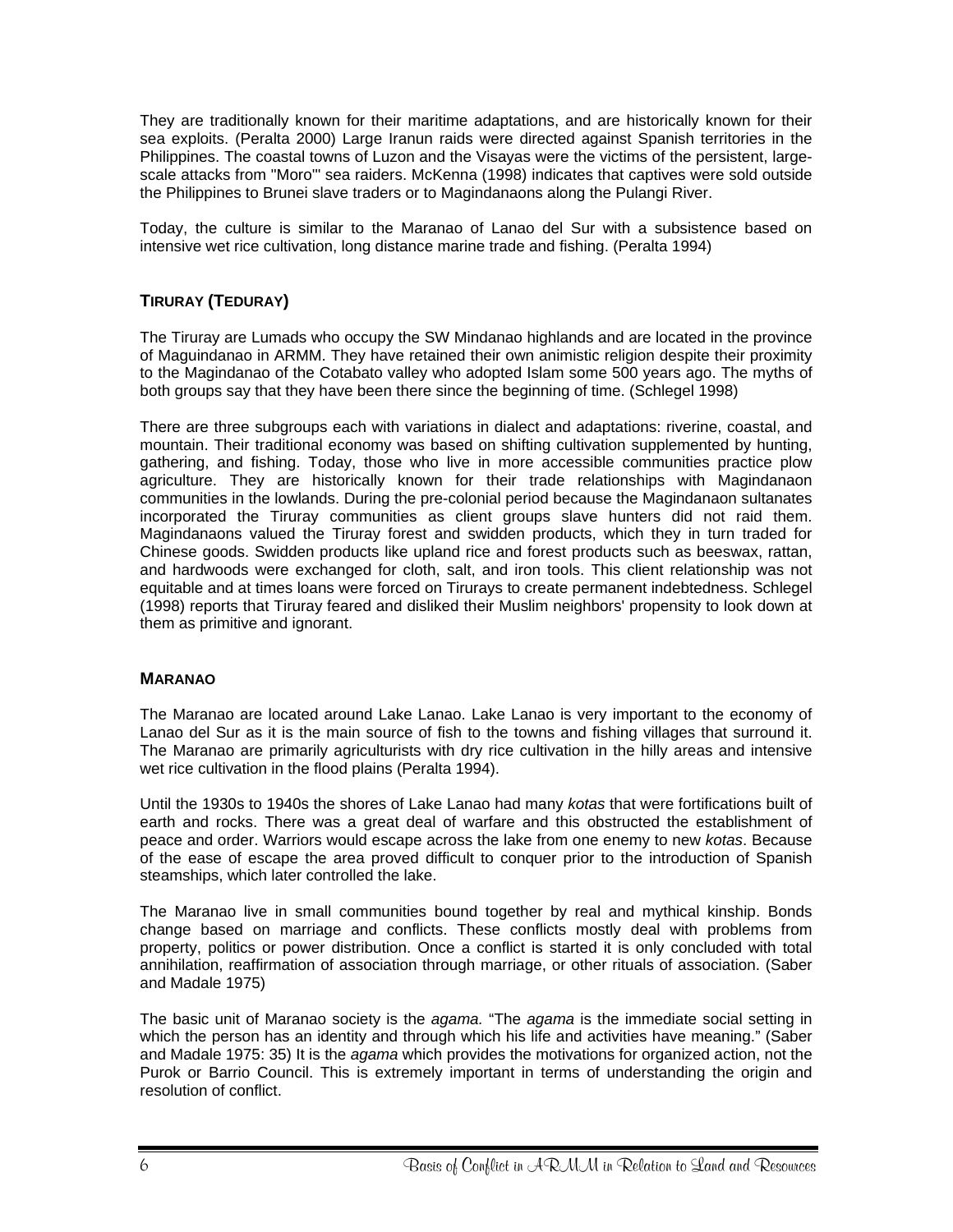<span id="page-12-0"></span>The *agama* is the basic unit for understanding Maranao social groups and it focuses on descent lines. Saber and Madale (1975:79) note that the "the important thing is that ancestry, kinship and the offices in an *agama* provide the only known roles for carrying out cooperative and collective action." The Philippine government is set up on a territorial basis whereas the Maranao are based upon the *agama*. To solve this potential disconnect, the Maranao have the Maranao Customs Committee whose role is to facilitate the traditional procedures for resolving conflicts and giving legal blessing to these extralegal procedures. For example, in dealing with land conflicts, the Maranao Customs Committee serves in the traditional role of the uncommitted middleman who processes payment, punishments, and ritual procedures.

It is important to note that there are many national programs such as those in health, schools and roads that get little attention because their basis in terms of community participation is not in the *agama* system.

# **SPANISH PERIOD UP TO THE PRESENT**

#### **SPANISH PERIOD**

#### *Conflicts in Tausug Area*

There were intense conflicts by various Muslim groups with the Spaniards who sought to subdue the Muslim South. The Spaniards attacked the Tausug to stop them from raiding and harassing the coastal settlements and the trade in Luzon and the Visayas. The first armed conflict occurred in 1578 when the Spanish attacked Jolo and this continued on for the next 250 years. The Spaniards were not able to stop the maritime trading of the Iranuns and Tausugs who easily eluded the Spanish patrol boats to raid in the Basilan Straits, throughout SE Asia, the Visayas, and Luzon.

#### *Conflicts in Maranao Area*

In 1640, the Spaniards attempted to establish a garrison in the region of Lake Lanao. This act aroused the hatred of the Maranao who attacked the fort and eventually drove the Spaniards out. The Spaniards were not able to conquer Lake Lanao until 250 years later. (Saber and Madale 1975)

In 1891 the Spaniards again came into the Lake Lanao area with a large force of men. They were able to establish garrisons in the area and in 1894 General Ramon Blanco concluded that only a Navy established on Lake Lanao could provide effective control. The Spaniards built boats on Lake Lanao and the conquest of the Maranao was near completion when Commodore Dewey was victorious over the Spanish in the Battle of Manila Bay in 1898. The Americans then came into the area and fought the Maranao during the "Moro" campaigns. The area became a bit more peaceful up until the Japanese occupation of World War II. (Saber and Madale 1975)

#### *Conflicts in Maguindanao Area*

Early Spanish accounts from Cotabato from the mid-sixteenth century report of two rival Magindanaon Sultanates in the Cotabato valley. These adjacent sultanates had areas of influence corresponding to the dialect boundaries between those upstream and those downstream, with the seat of the Magindanaon Sultanate in the present-day Cotabato City, and that of the Buayan Sultanate upstream near what is now Datu Piang. At different points in the history of their rivalry, the other controlled each one for significant lengths of time. They were linked throughout most of their history in a single economic system based on the commercial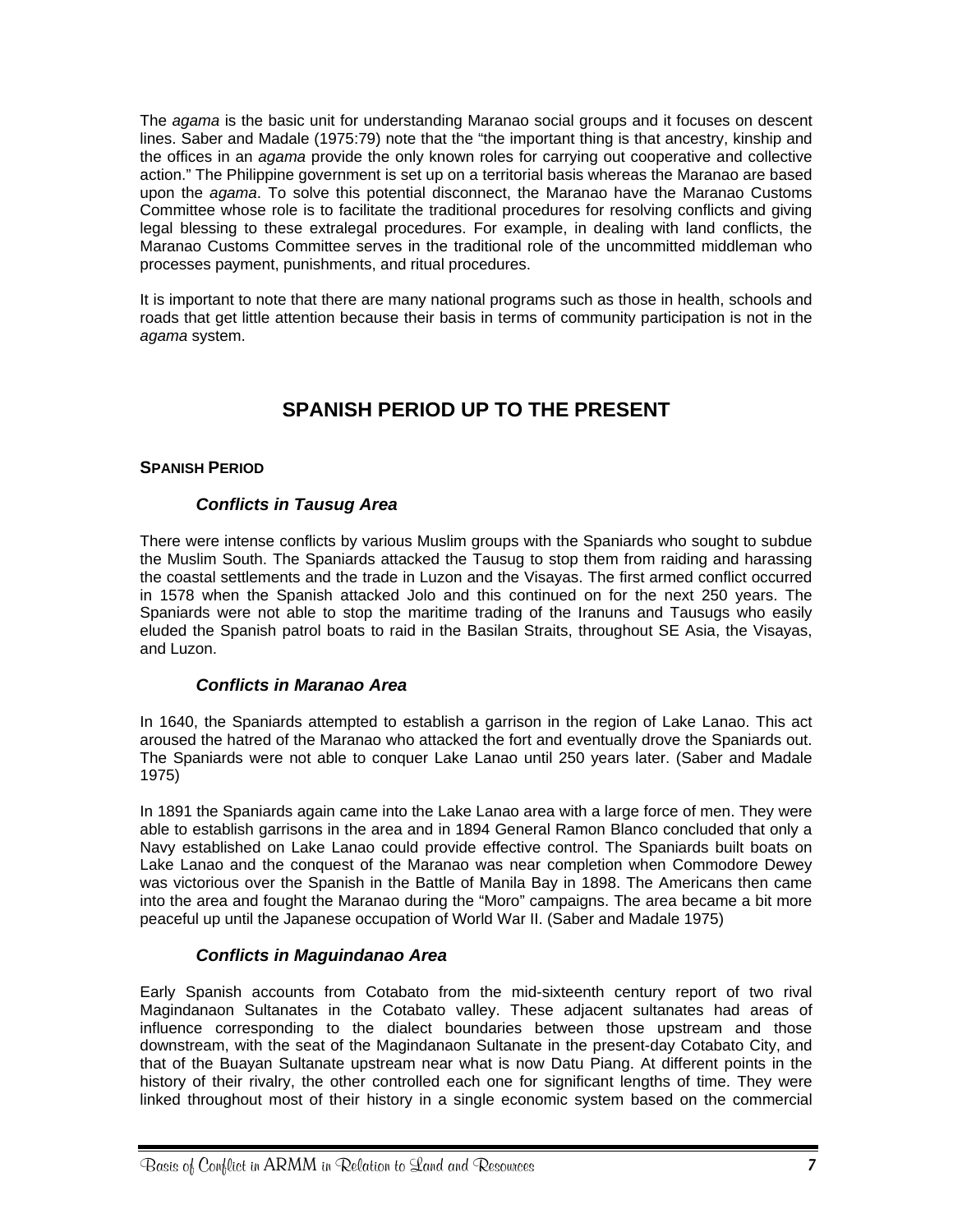<span id="page-13-0"></span>production of rice and the collection of forest products, and the external exchange of those commodities for prestige goods, firearms, and gold. Despite periods of political tension and warfare, trade relations were always maintained even with the occupation of the Spaniards downstream. (McKenna 1998)

In the first part of the 17<sup>th</sup> century, the China-Cotabato trade flourished and the political and economic might of the Maguindanao Sultanate reached its peak under Sultan Kudarat. By 1775, in order to control sea-lanes leading to and from Cotabato, the Spaniards reestablished their blockade at the tip of the Zamboanga Peninsula. This diminished the trade of the Magindanaon with the Chinese and the Tausug from Sulu. By 1800 the Maguindanao Sultanate began to decline economically and by 1861, it became a colonial possession of Spain. At about that time the Sulu Sultanate was expanding, as it was favorably located at the juncture of several trade routes. (McKenna 1998)

The Iranun raiders were effectively curtailed with the introduction of Spanish steam-powered gunboats. The suppression of Iranun slave raiding coincided with an increased demand for slaves in the Sulu Sultanate to meet the labor needs associated with its recent position as a powerful commercial link in the European trade with China. With slave raiding greatly diminished after 1846, Cotabato Muslims filled the gap in the supply of slaves to Sulu through increased raids on upland groups in eastern Mindanao. In their need for firearms to resist the Spaniards who were pushing upriver, along with the shortage of marketable slaves for Sulu, upstream Magindanaon datus ignored their centuries-old clientele arrangement with the Tiruray and began to raid them to acquire slaves in exchange for firearms. (Ileto 1971)

### *Spanish Land Policies*

It was during the Spanish Period that the Regalian Doctrine was first introduced to enable the Spanish monarchs to claim all land not registered as private property to be owned by the Crown. Today, the Regalian Doctrine of the Government states that the authority of the Philippine Republic extends throughout its territory so that all lands and natural resources found in the territory are under the powers of the State. (Philippine Constitution, 1987)

During the Spanish period land grants called *encomiendas* were awarded by the Spanish Crown to its colonizers. These grants were not titled, but territorial jurisdictions presided over these lands for purposes of tribute collection. During the 16th and 17th centuries *encomiendas* ranged anywhere from 43 to 1,742 hectares. (Roth 1982) Land grabbing, high tributes, enforced draft labor and other injustices are recorded in historical texts of this period. The Filipinos who refused to pay tribute moved into the interior away from the colonizers. This eventually led to the uplandlowland dichotomy, which is present today.

The *hacienda* system gradually replaced the *encomiendas*. The Spanish friars played a dominant role acquiring these lands as grants from the Crown, purchased at very low prices from Filipinos, donations from converts, acquisition as payment for debts, and land-grabbing. Towards the end of this period Spain owned an estimated 185,000 hectares. (Gaspar 2000)

#### **AMERICAN PERIOD**

Early rule by Americans in the Muslim Philippines was characterized by paternalism punctuated by pacification operations. (McKenna 1998) In Sulu during the year 1906, more than 600 men, women, and children were killed by American forces in the battle of Bud Dajo. The historian Gowing (1983) states that the slaughter at Bud Dajo was the consequence of a local rebellion against the imposition of a head tax. The Sulu Sultanate was conquered by the Americans when they took control of Jolo City in 1899 in order to stop the slave trade and piracy. (Kiefer 2001)

Magindanaon datus also aligned themselves with the Americans who, "despite the official denial of traditional rights of rule…came to place great emphasis on the Muslim nobility as implementers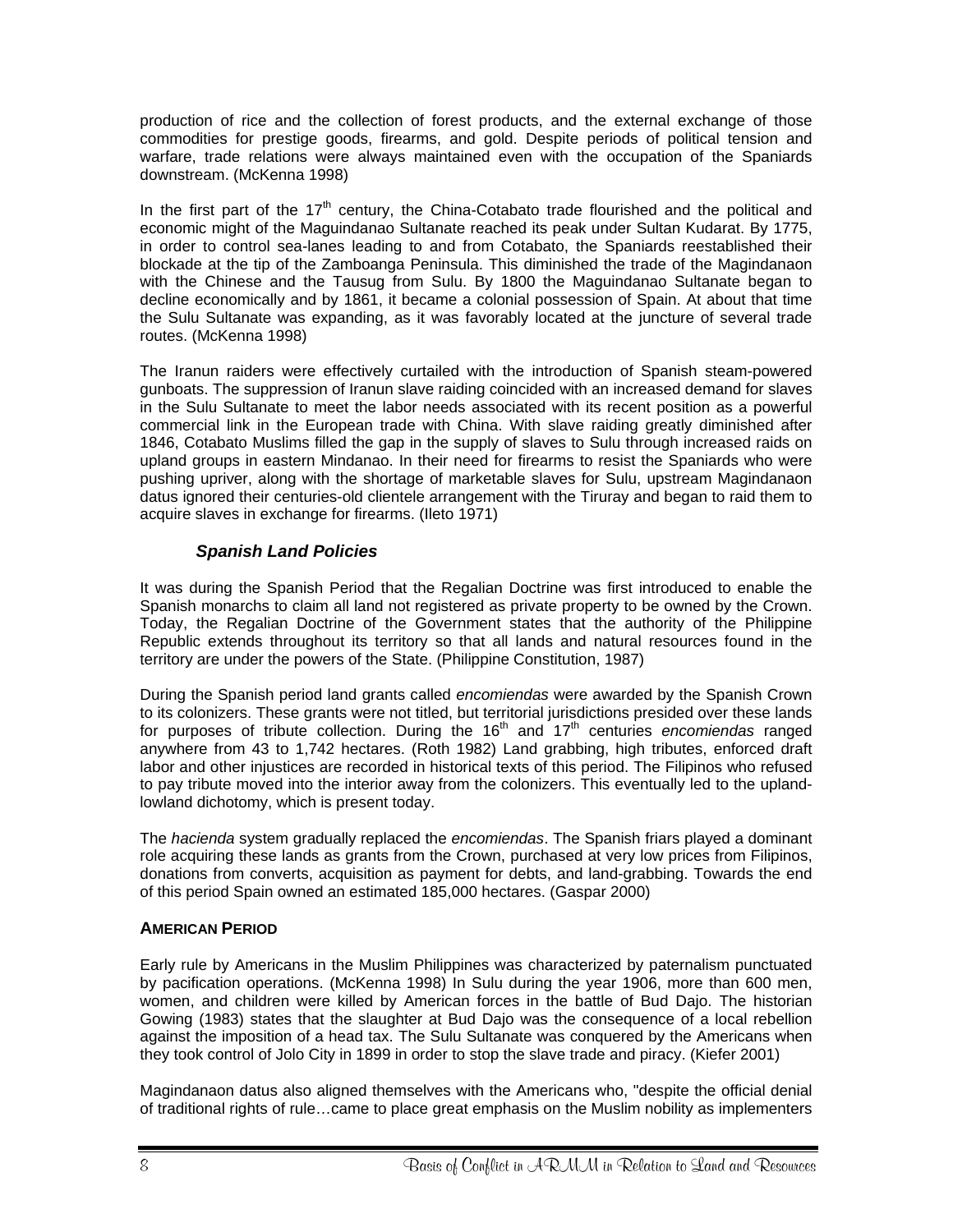<span id="page-14-0"></span>of colonial policies intended specifically for Philippine Muslims." (McKenna 1998: 101) It was during this period when datus emerged who either did not have direct ties to high nobility or were not of noble blood at all. An example of the latter is Datu Piang. These datus were able to enhance their traditional status because of the power and wealth they had obtained through collaboration with the American colonial authorities. They held positions in government as assemblyman or senator (ex., Datu Sinsuat who was appointed to the Philippine Senate) and their descendants continue to play important roles in regional politics. (McKenna 1998)

Other datus resisted the Americans. Between 1903 and 1905, Datu Piang's son-in-law, Datu Ali led the only large-scale armed resistance to American rule in Cotabato. Datu Piang later provided the intelligence that allowed the Americans to surprise and slay Datu Ali.

In another instance, Iranun insurgent Datu Santiago, resisted American rule when he rebelled against American imposition of taxes, their forcing Muslim girls to attend Christian school, and the practice by school authorities of using forced labor without compensation. (Tan 1982)

#### *Education*

It was during the American colonial period that the education of Philippine Muslims was encouraged. In the beginning of 1924, Edward Kuder spent seventeen years as superintendent of schools in Cotabato and Lanao and trained a generation of Philippine Muslim leaders. He accomplished this by recruiting honor students from various Muslim groups who were usually the sons of datu families. He encouraged the development of a self-conscious Philippine Muslim identity which crossed linguistic, geographic and cultural barriers. In 1932 Muslims students at the University of the Philippines in Manila, many of them students of Kuder, formed the Mindanao and Sulu Mohammed Students' Association. Many of his students became lawyers, civil servants and politicians such as Datu Pendatun, more commonly known as Congressman Pendatun. (McKenna 1998)

#### *Land Policies of the U.S.*

The American colonial government passed various land laws which affected the lands of both Muslims and Lumads. State policies were enacted which actively encouraged settlement in Southern Philippines. The policies had a number of incentives, including financial or material assistance. A sample of these include the Land Registration Act No. 496 of 1902 which provided that all lands be registered and Torrens title be provided, the Philippine Commission Act No. 178 of 1903 which prohibited the Moro Sultanate and the chiefs of tribes to parcel out lands without approval from the government, and the Public Land Act 926 of 1903 which led to the setting up of the homestead and resettlement areas, opening Mindanao to landless peasants and corporations planning to set up plantations. In terms of natural resources there was the Mining Law of 1905 which gave the Americans the right to acquire public land for mining purposes.

In Public Land Acts of 1913, 1919, and 1925 Mindanao and all other fertile lands that the State considered unoccupied, unreserved, or otherwise unappropriated public lands became available to homesteaders and corporations, despite the fact that indigenous peoples were in these lands. (Gaspar 2000)

As a result of land policies and laws, Mindanao including the ARMM areas was opened to Christian settlers as well as to American interests with resources to develop the potential of the area. From 1900-1920, 46 pioneer American firms were established in the Zamboanga-Sulu districts; in 1908 25 American planters pioneered agricultural development in Mindanao; and plantations owned by Americans were developed and ranged anywhere between 50 hectares to 1000 hectares. (Tan 1995) By 1930 agricultural colonies were established in Cotabato, Davao, Zamboanga, Agusan and Lanao. (Tan 1995)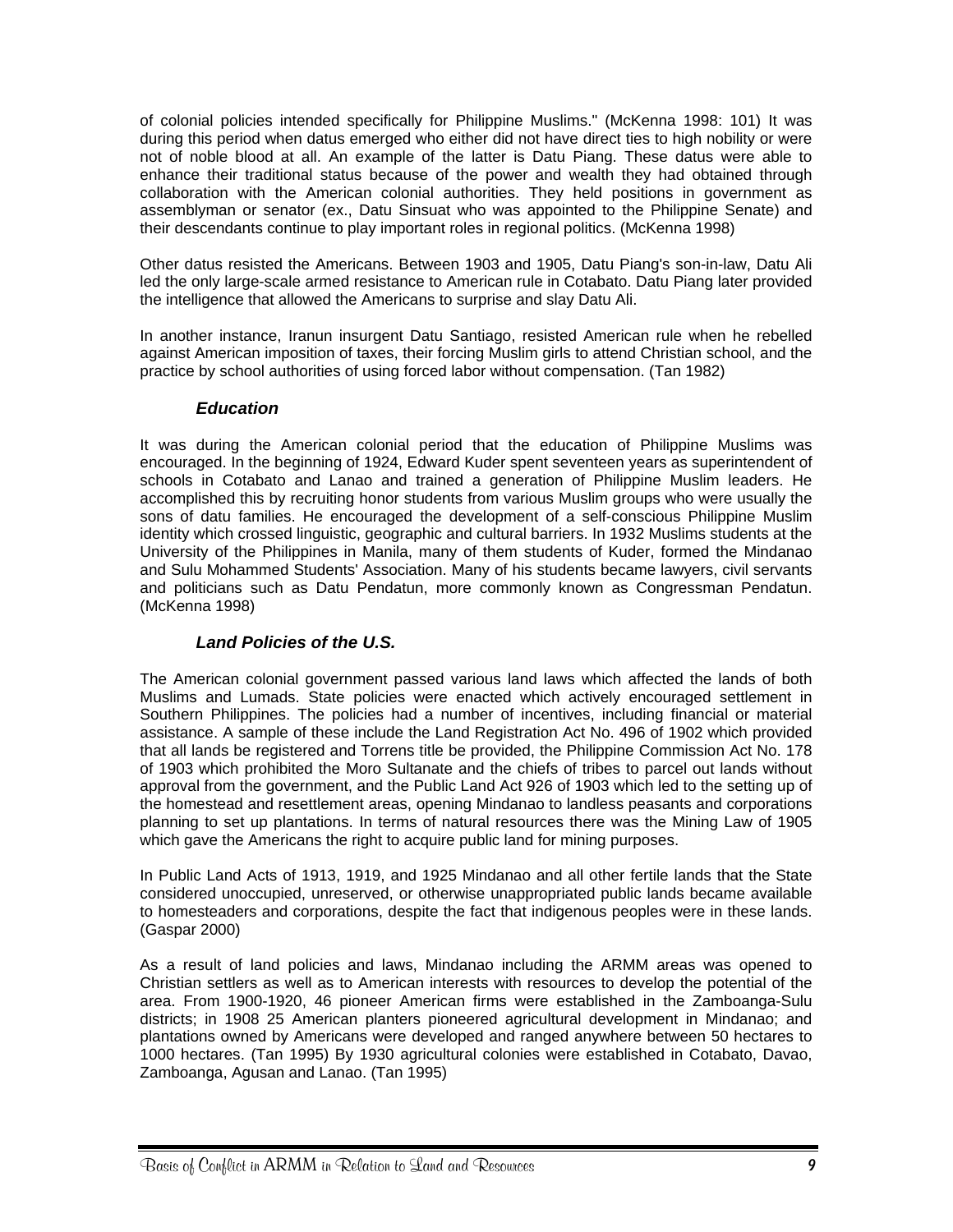<span id="page-15-0"></span>Land ownership through legal instruments became the underlying concept of land distribution. Laws enacted during this period tended to favor the Christian settlers. Muslims and Lumads, who were either ignorant of the laws or could not use the legal processes because of cost or cultural constraints, were gradually deprived of the areas that they regarded as ancestral lands. Because of their powerlessness against the colonial process, the Lumads withdrew into the uplands or into inaccessible areas of their homelands.

#### **COMMONWEALTH PERIOD TO THE PRESENT**

Large-scale migration of Christian settlers from Luzon and Visayas was further assisted by the Philippine government with the establishment of the Philippine Commonwealth in 1935. The Commonwealth administration was interested in economically developing Mindanao, and for providing an outlet for the impoverished farmers in the north. In 1935 the Quirino-Recto Colonization Act brought more Christian settlers to Mindanao. Other acts were promulgated by the Government of the Philippines which opened Mindanao to more settlers. Before 1934 government agencies like the Rice and Corn Production Administration, Land Settlement Development Corporation, and the National Resettlement Development Corporation pursued land resettlement projects that brought in 9,800 families to Mindanao.

Until 1956 another 18,616 families were resettled. In 1963 the Land Authority replaced NARRA and by 1971, 2,499 families were settled in Mindanao. In 1971 President Ferdinand Marcos abolished the Land Authority and created what is now the Department of Agrarian Reform (DAR). DAR was created to handle the growing problems of land conflict not only in Mindanao, but also in other parts of the country. (Tan 1995: 8)

The demographic shift throughout Muslim Mindanao in the postwar years drastically reversed the population ratios. The following table from Tan (1995) illustrates this:

| <b>Sector</b>   | 1918    | %    | 1970      | %      | 1980       | %    |
|-----------------|---------|------|-----------|--------|------------|------|
| Christians      | 159,132 | 22%  | 6,119,026 | 75.12% | 7,131,351  | 65%  |
| Muslims (Moros) | 358,968 | 49%  | 1,583,043 | 19.43% | 2,504,232  | 23%  |
| Lumads (non-    |         |      |           |        |            |      |
| Muslim ethnic   |         |      |           |        |            |      |
| groups)         | 205,555 | 29%  | 1,269,660 | 5.45%  | 1,269,660  | 12%  |
|                 |         |      |           |        |            |      |
| Total           | 723,625 | 100% | 8,146,652 | 100%   | 10,905,243 | 100% |

#### **Mindanao Population Profile, 1918-1980**

The influx of settlers from Visayas and Luzon to Mindanao deprived many of the Lumads and the rural Muslims in Mindanao rights to their land. The land policies set the stage for the subsequent eruption of major conflicts related to land in the South as most rural Muslims and Lumads were further marginalized. The Bureau of Lands awarded land rights based on priority of claims filed, not priority of occupation. It was not unusual for individuals to obtain legal titles to land already occupied by Muslim and Lumad groups. If the occupants refused to move and the title owner was sufficiently wealthy or influential, he or she would gain forceful possession of the land, sometimes by armed conflict often supplied by local units of the Philippine Constabulary. (McKenna 1998)

The perception of indigenous peoples and Muslims was that they were not only being alienated from their traditional homeland, but also subtly coerced to embrace the Christian faith, which was the only way to neutralize the adverse social processes against their interests. Thus the economic threats to their well being had been augmented by the prospect of even losing their own identity and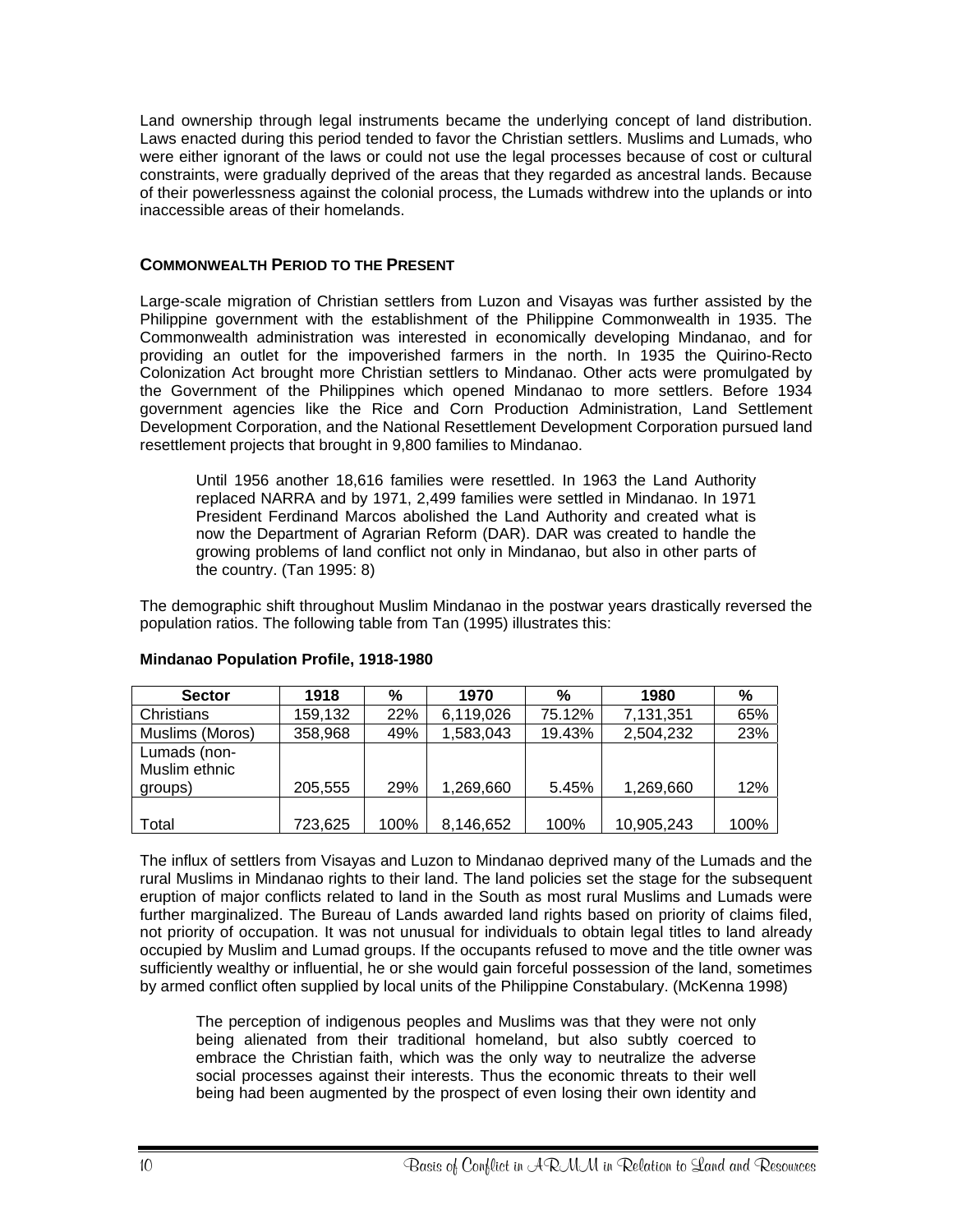<span id="page-16-0"></span>destiny. This was the consciousness that emerged in postwar period and contributed to the subsequent crystallization of non-Christian, especially Muslim, resistance and struggle into the secessionist movement. (Tan 1995: 9)

While the scale of Christian migration to Mindanao caused dislocations for both the Muslims and the Lumads, there were also disparities between the Christian settlers and the Muslim farmers. The Government services available to Muslims were meager compared to immigrant Christians. The Muslims and Lumads were unfamiliar with the procedures or deterred by the years of uncertainty, the steep processing fees, and the requirement to pay taxes. Many neither applied for the new lands opened up by road construction nor filed for the land they currently occupied. (Thomas 1971, McKenna 1998)

Lumads like the Tiruray lost their forests to homesteaders and Muslim farmers. "Teduray people in deforested places were issued titles to their land, but their unsophisticated grasp of the unfamiliar concept eventually resulted in the loss of almost every Teduray-owned farm to homesteaders." (Schlegel 1998: 8) As a result of resettlement, Lumads receded into the forested areas where logging operations further deprived them of their land.

By 1970, this differential access had produced an economic gap between Muslim, Lumads and Christian communities throughout Mindanao and the ARMM area.

#### *Education*

Education also weighed into the conflict occurring in Mindanao. Two education projects in the 1950s produced what McKenna terms a distinct "Muslim counterelite" by the late 1960s. The first project was designed by the government to "integrate" Philippine Muslims into national life by providing a number of them with postsecondary education in Manila. The second was the availability of external funding for Philippine Muslims to pursue Islamic education in the Middle East. The graduates of these two scholarship programs constituted a new differentially educated Muslim elite. This new elite included alliances with Muslim commercial elite who were formerly smugglers. (McKenna 1998)

In 1957 Congress established the Commission on National Integration (CNI), which provided scholarships not only to the children of datus, but also gave opportunities for considerable numbers of non-elite Muslims to attend universities. The CNI graduates, mostly from non-elite backgrounds, gradually constituted themselves as a new professional elite in their home communities. The shared experiences of more than 8000 Muslim CNI scholars in Manila between 1958 and 1967 profoundly affected Muslim politics after 1968.

In 1968 an event called the Jabidah Massacre united the Muslim students in Manila. Senator Benigno Aquino in a report to the Senate indicated that Christian Philippine Army officers had shot dead at least 14 Muslim recruits on Corregidor, Manila Bay. Throughout the year Muslims demonstrated against the Jabidah killings. One of the effects was to transform Nur Misuari, a Tausug from Sulu and the son of a poor family, from a campus activist into a Muslim separatist. Misuari led separatist intellectuals who rejected their ascribed identities as Muslim-Filipinos and proclaimed themselves as "Moros." (McKenna 1998: 143)

The second education program was a scholarship program funded by Egypt. Between 1955 and 1978 more than 200 scholarships were given to Philippine Muslims with a majority studying at al-Azhar University in Cairo. Like the Philippine scholarship program, a number of students were from datu families, but many others were not. Al-Azhar graduates returned to the Philippines to become religious teachers in their home provinces and some became involved in the separatist movement. One of the most politically inclined of the Cairo students was Hashim Salamat, a Magindanaon from Cotabato who associated with Nur Misuari and later formed the Moro Islamic Liberation Front (MILF). (McKenna 1998)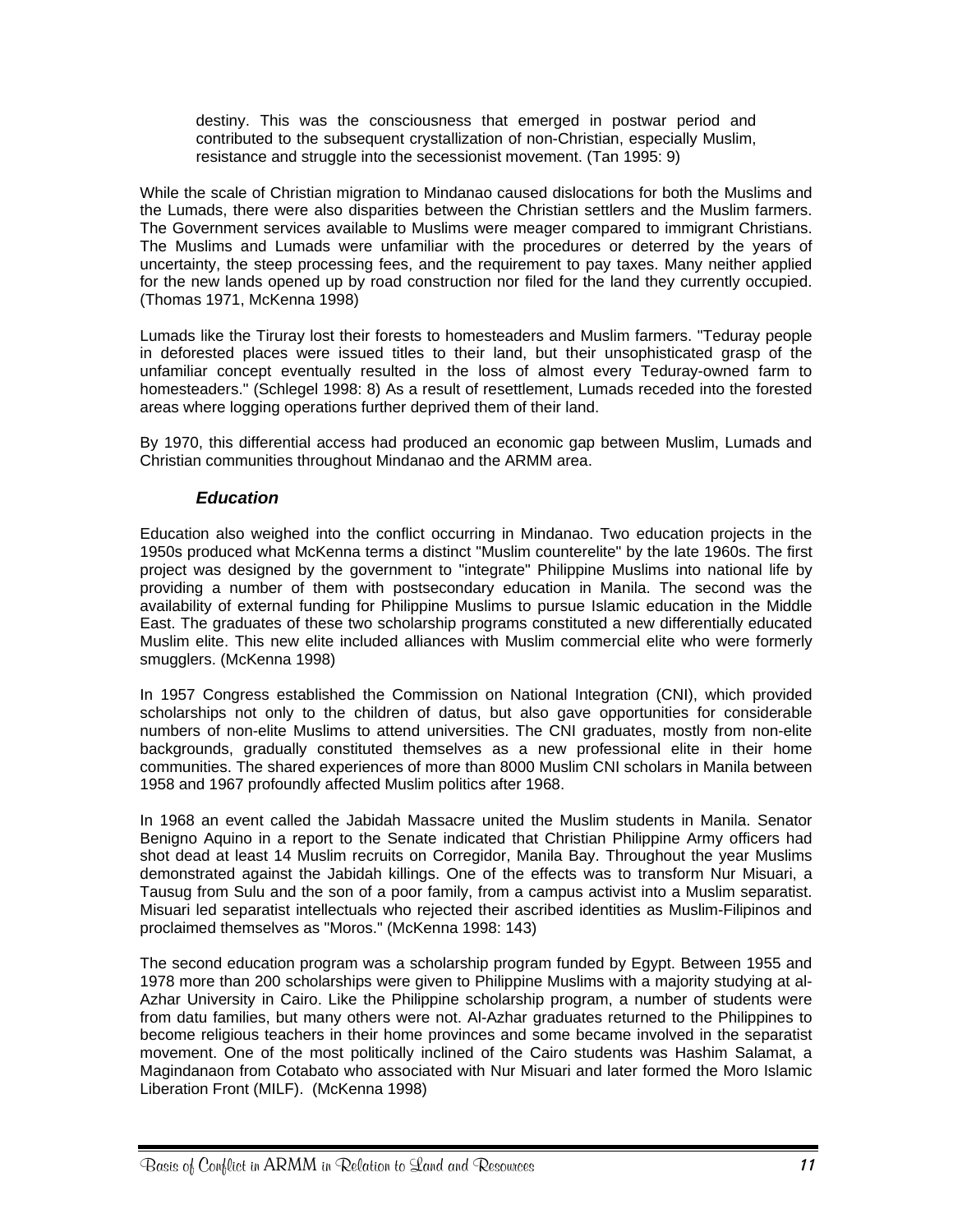#### *Muslims Independent Movement*

<span id="page-17-0"></span>In May of 1968, the Muslim Independence Movement (MIM) was established by Datu Udtug Matalam, a retired governor of Cotabato. MIM had as its goal the secession of Muslims from the Republic of the Philippines in order to establish an Islamic State. It became a vehicle for the convergence of different Muslims interests. Early in 1969, Nur Misuari made the acquaintance of Datu Utdug, along with Saplipada Pendatun of Cotabato and Rashid Lucman of Lanao, who was closely acquainted with Tun Mustapha, the chief minister of the Sabah. The Jabidah Protests, which received significant support from opposition Muslim politicians, solidified Misuari's relationships with these men. In 1969 Lucman and his fellow Maranao from Lanao, Magindanaons, and Tausug began military training in Malaysia. Nur Misuari was among the group. The MIM articulated Muslim separatism at an opportune time and galvanized a new nodatu and anti-establishment group into political action. At the same time it offered established Muslim politicians a novel weapon for opposing an unusually aggressive national political system. (McKenna 1998)

#### *Violence During the 1970s*

During the 1970s violent incidents occurred which were overwhelmingly sectarian in nature. They consisted of attacks by armed Christian or Muslim gangs on (often unarmed) members of the opposite ethnoreligious group. Most commonly, Christian gangs assaulted Muslim farmers and burnt their houses, and Muslim gangs retaliated in kind against Christian farmers. The ethnoreligious conflict never occurred on a provincial scale and was confined to specific localities or municipalities. However, the scale of destruction was catastrophic.

Examples of violence in the uplands center on stories of resistance by ordinary Christian settlers or Lumads to landgrabbing activities by oppressive and influential Muslim and Christians who reportedly titled occupied land of poor Tirurays, Christian, and Muslim farmers. There were also the *ILAGA* or "rats" who consisted of armed bands of Christian Ilonggos who terrorized Muslims. Their most shocking act was the massacre of 65 men, women, and children in a mosque (McKenna 1998: 151). There was also the Battle of Buldun in the Iranun highlands. Here, fighting broke out between Muslims and Christian loggers.

After some Christian loggers were killed in retaliation for the shooting death of a local Muslim official, Buldun was fortified by local Muslims in expectation of a counter-attack. A detachment of the Philippine Constabulary advancing on the town was fired upon and its commanding officer killed. The impression spread that those behind the barricades in Buldun were well armed and well organized and thus members of the "Blackshirts", the rumored military arm of the MIM. The Philippine Army arrived in battalion strength and Buldun was bombarded by artillery for four days, after which an ultimatum to surrender was issued to the townspeople. (McKenna 1998: 153)

In order to defend themselves from the Ilaga and the Philippine military, young Muslims joined the rebellion. McKenna (1998) further indicates that in Cotabato, the Philippine Constabulary never assaulted a Christian armed camp the way they did in Buldun. Citing the Ilaga massacre as an example he also notes the slow response of the Philippine Constabulary in defending Muslim civilians.

This kind of violence in the 1970s and the inequality caused by the influx of settlers led to a perception of a government-endorsed anti-Muslim policy by the Marcos government. The perceived anti-Muslim strategy of the government also spurred the formation of the Moro National Liberation Front (MNLF) by Nur Misuari. The imposition of Martial Law in 1972 by Marcos led to an armed Muslim insurgency against the Philippine government and resulted in violence and disruption in Muslim Mindanao. By the end of 1972, the developing Muslim insurgency banded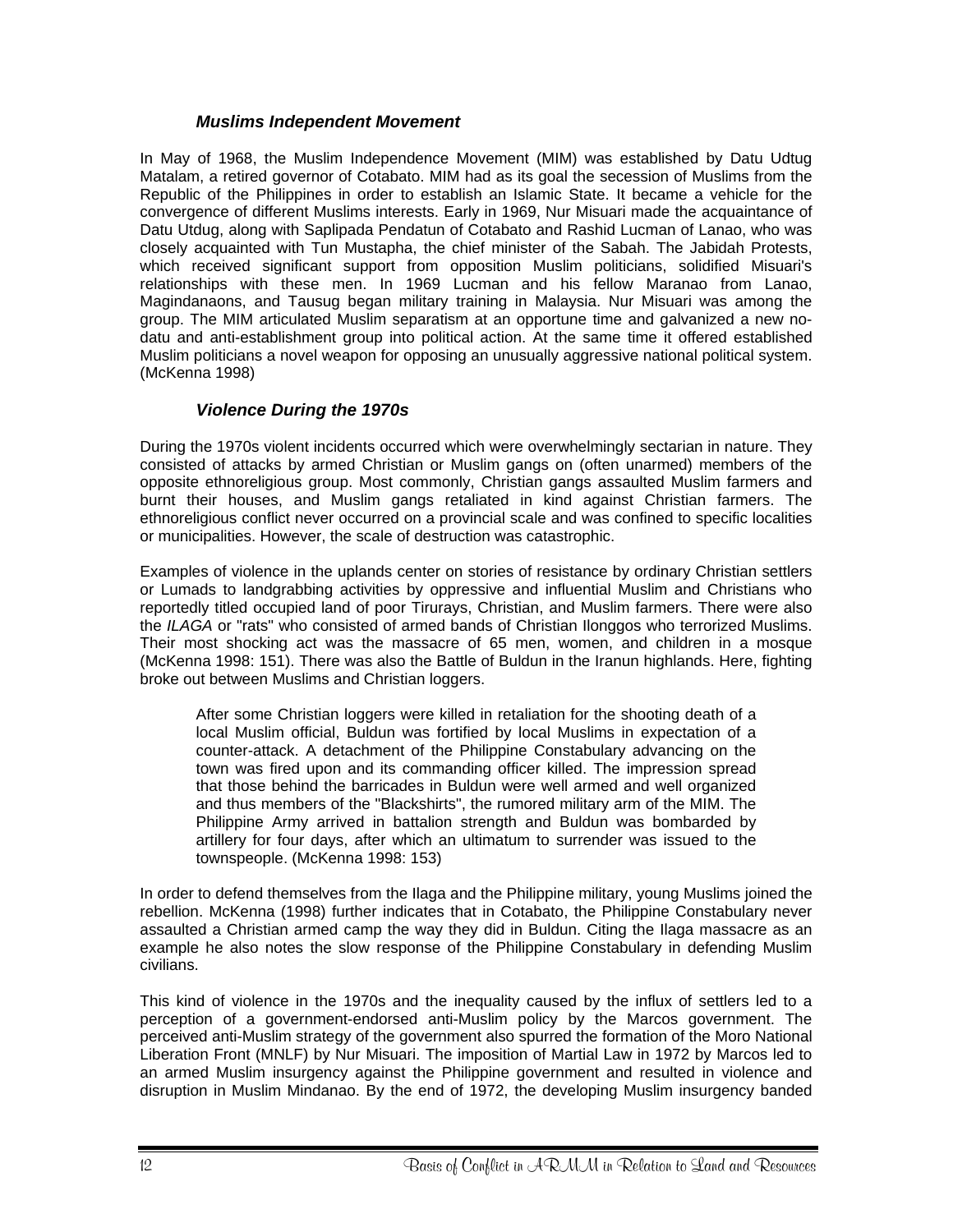<span id="page-18-0"></span>under the MNLF. By 1977, the government estimated that about 1 million displaced civilians in the south and about two hundred thousand refugees fled to Sabah.

From 1968 up to the present the Bangsamoro or "Moro nation", as the Muslims now call themselves had intensified their secessionist movement. This led to a compromise agreement based on autonomy and an agreement on a cease-fire. The peace settlement is known as the Tripoli Agreement of 1976 and was signed by the Deputy Minister of National Defense Carmelo Barbero for the Philippines, Chairman Nur Misuari for the MNLF, Dr. Ali Abdulsaalam Treki of Libya, and Dr. Amadou Karim Gaye, Secretary General of the Organization of Islamic Conference (OIC).

However, hostilities continue in the ARMM area and other areas of Mindanao with the MILF and the Abu Sayyaf. The formation of the MILF was the result of political schism between Hashim Salamat and Nur Misuari, the chairman and vice-chairman respectively of the MNLF. Quimpo (1999) characterizes the MNLF as basically nationalist and secularist in orientation, with the MILF as first and foremost Islamic, and only secondarily nationalist. In 1997 the government and the MILF signed an agreement for a general cessation of hostilities, but armed clashes have continued. The MILF has established its control or influence in various Muslim and Lumad populated areas of Mindanao.

The Abu Sayyaf is an Islamic extremist group who resort to kidnapping, bombings, and other terrorist acts in its *jihad* (holy war) for an independent Islamic state in Mindanao. (Quimpo 1999)

#### *ARMM Today*

Garilao and Lalunio (2002) report that the people in ARMM today are more impoverished than they were 6 years ago. Compared to the rest of Mindanao, the ARMM has the highest incidence of poor families and malnutrition, the highest maternal and child mortality rate, and the lowest percentage of simple literacy. It has a very low percentage of people with sustained access to quality education (primary and secondary), and has the highest percentage of the population without access to basic services such as safe water, toilet facilities, and housing.

Poverty in ARMM is 58.3% of the total poverty in the region. "Its incidence in the region is increasing, reaching 68.8% in 2000 where more than 60% of the children younger than seven and up to 16 years old live in poor households." (Garilao and Lalunio 2002: 13)

"Government moves to address banditry and criminality in the ARMM …along with the GRP-US joint military exercises …could destabilize the current status quo, leading to the resumption of armed hostilities." (Garilao and Lalunio 2002: 22) Garilao and Lalunio (2002) believe that the current restraints being exercised by the government, the MILF and certain factions of the MNLF have resulted in a predictable although tense environment that can allow the unfinished business of the Peace Agreements to proceed.

#### *Effects of the Conflict on Lumads*

Lumads and poor Muslim communities damaged from the armed conflict are where most of the recruits for ideological or criminal groups are likely to come. The following examples illustrate why.

Lumads (and marginalized Muslim groups like the Sama) were caught in the battles between the Muslim forces and the government. While records mention bombardment of Muslim rebel camps in the uplands, little mention is made of the Lumad communities who were caught in the crossfire. At the National UGAT Conference held in Samal Island on April 2002 a Lumad speaker reported that before the conflict they had been co-existing quite peacefully with Muslims and Christian settlers. They could not understand the ensuing anti-Muslim policy of the government. He further reported memories of moving constantly to evade the armed conflict between the Muslims and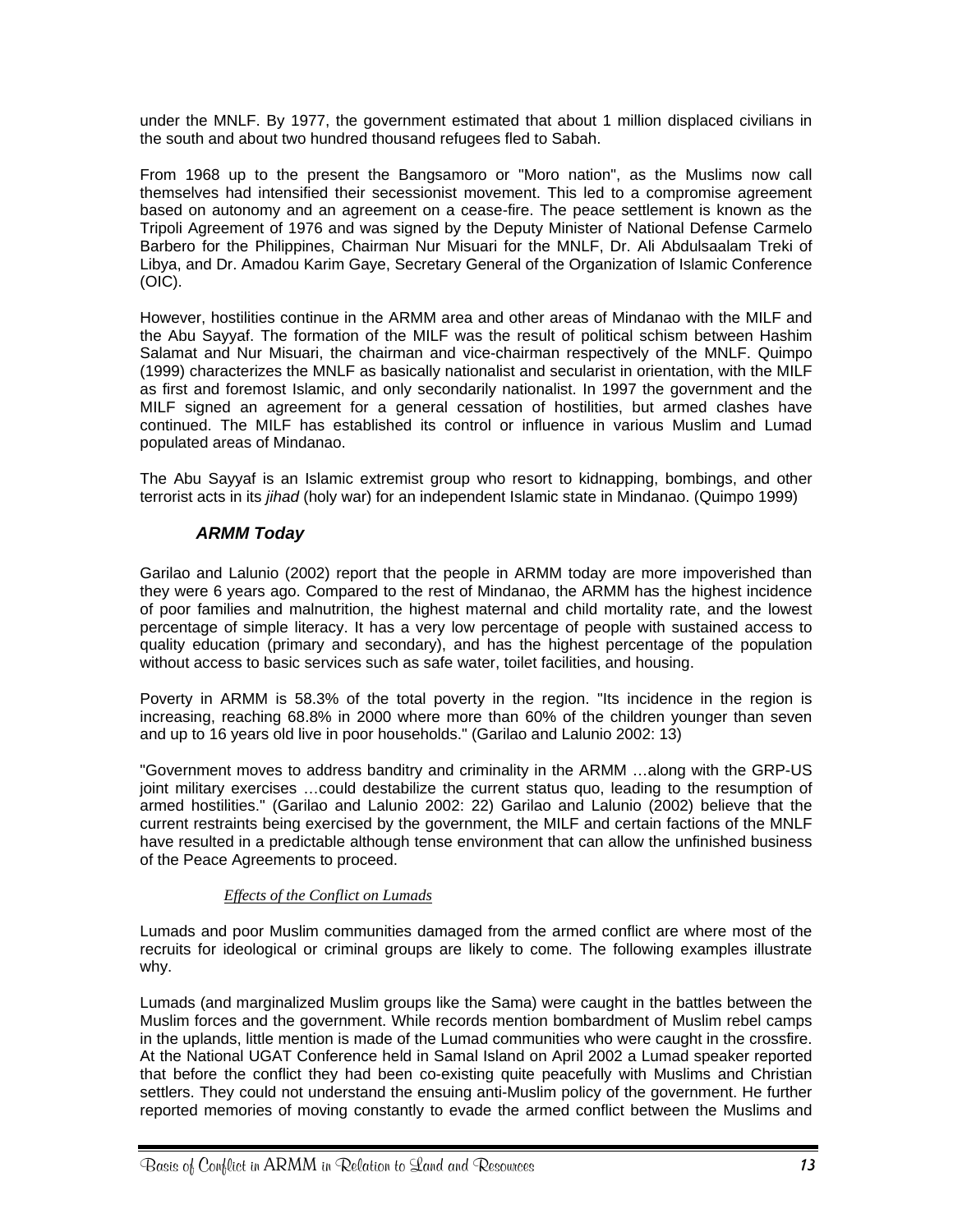<span id="page-19-0"></span>the Philippine government. With increasing impoverishment among the Lumads he sadly narrated how before members of the community would talk about their harvests, but now they talk about what guns to purchase for their self-defense.

There are unresolved conflicts in land use and ownership rights as a result of conflicting interpretations and/or application of laws pertaining to land ownership and use of natural resources within indigenous peoples domains (ex., mining laws, NIPAS). Legislation for indigenous peoples called the Indigenous Peoples' Rights Act (IPRA) became law on October 29, 1997. Provisions of the National Integrated Protected Area System (NIPAS) empower the Department of Environment and Natural Resources (DENR) to prescribe rules and regulations to govern ancestral lands within the protected areas, whereas the IPRA provides for direct governance by the IPs. The Mining Code, RA 7942 of 1995, opens mineral rich areas in Lumad occupied areas to both national and international corporations for exploration and mining.

Lumads in the ARMM and in the Mindanao area continue to face harassment and illegal eviction accompanied by raids and massacres. In addition, violence has erupted outside of ARMM in the implementation of the IPRA law as IPs become more empowered and enabled in pursuing their rights under the law. The following are examples of such violence. Manobo leaders while surveying their lands in preparation for their application for ancestral domain title were killed by armed groups in Bukidnon NW Mindanao; the same group burned their village to the ground. A Mineral Production Sharing Agreement has been approved within the Certificate of Ancestral Domain Claim of the Subanen in NW Mindanao. Protests have been elevated to the United Nations. In Sultan Kudarat of Central Mindanao, more than 50 Lumads have been killed in the last 10 years in Industrial Forest Management Agreement (IFMA) areas. (OPAIPA 2001)

The existing peace and order situation in the ARMM and the marginalization of the Lumads and their historical relationships with both Muslims and Christian settlers provide potential sources of conflict in their own pursuance of their ancestral domains and lands under the IPRA law.

# **SUMMARY AND CONCLUSION**

The history of Mindanao and the ARMM is a story of conflicts resulting from inequitable access to and control of natural resources. The basis of the conflict in the area can be traced to a combination of the following factors which have fueled the conflict in ARMM during different time periods: diminished resources in terms of land and other resources occurring in the region over time; inequitable ownership and access to land and natural resources for ethnolinguistic groups indigenous to ARMM (i.e., the Lumads and the poorer Muslim population) in favor for the Christians; decades of neglect by the national government; relative weakness in governance; the armed conflict between the government and the rebellion; high level of distrust in communities exposed to conflict; and the resulting poverty. Institutions have been fragmented over time by any or a combination of ethnic, class, ideology, policy, and religious differences.

Based on historical accounts, the conflicts that occurred with other ethnolinguistic groups in the area and later with Spain were due to economic and political needs, and not necessarily religious in character. Conflict between the datus and the Spaniards, and between the Muslims and other indigenous groups like the Manobos, T'boli, and later the Tiruray were because of the need for the slave trade by the datus and the maintenance of their economic and political independence.

The Muslim societies of Mindanao were hierarchical with an aristocracy composed of datus who had bitter feuds and fought battles with each other. Their social organization was based upon alliances between family groups all the way up to datus. These alliances were not permanent but based on the needs of the individual/group. The political situation was very fluid.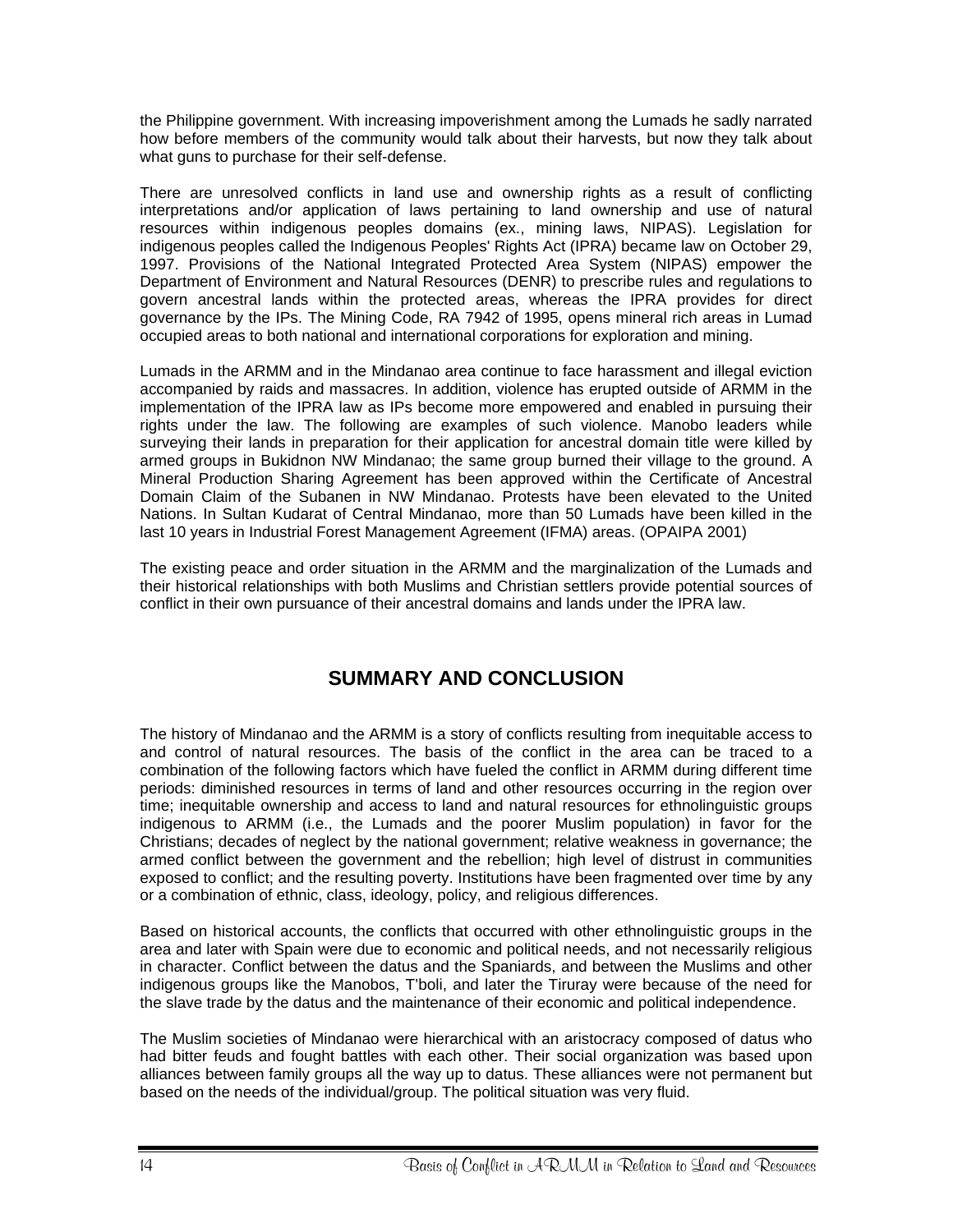The social system allowed the exploitation of other ethnolinguistic groups such as the Tiruray by the Magindanaons and the Sama by the Tausug. Throughout the history of Mindanao up to the present, the most marginalized ethnolinguistic groups in the ARMM area are the Lumads, the Sama, and the poor Muslims. No Lumad group has been able to attain the centralized sociopolitical system accomplished by the Moro people. This has made them more vulnerable to external intrusion. As a result of such intrusions, their ancestral lands have been greatly diminished and they have been the most exploited vis a vis their relationships with both the Christian settlers and the more dominant Muslim groups.

Throughout the Spanish, American and present Philippine government periods there have been government policies and laws which deprived the Lumads and rural Muslims in ARMM of their lands. In a review of the literature, there is a clear realization that the Spanish, Americans and the present Philippine government did and presently do not recognize the indigenous peoples/Lumad and rural Muslims concepts of land use and associated rights. In addition, the concept of alliances as a basis of organization of a people was also foreign to the Spanish, American, and Philippine governments. Traditional elements of resource management including the resolution of or avoidance of conflict may still be present among the Lumads and Muslims in ARMM.

The result of the above is that there is the perception that Christians have been favored in terms of policies and services. There is also the fact that basic services provided by the Government have not reached the indigenous people, Lumads, and the rural and poor Muslims.

All of the above when considered together, have contributed to the armed conflict and poverty in the ARMM and other regions of Mindanao. Development agencies are going to have to take into serious consideration the cultural situation of the diverse ethnolinguistic groups in the ARMM with due consideration for the marginalized sectors transcending ethnic and religious boundaries.

.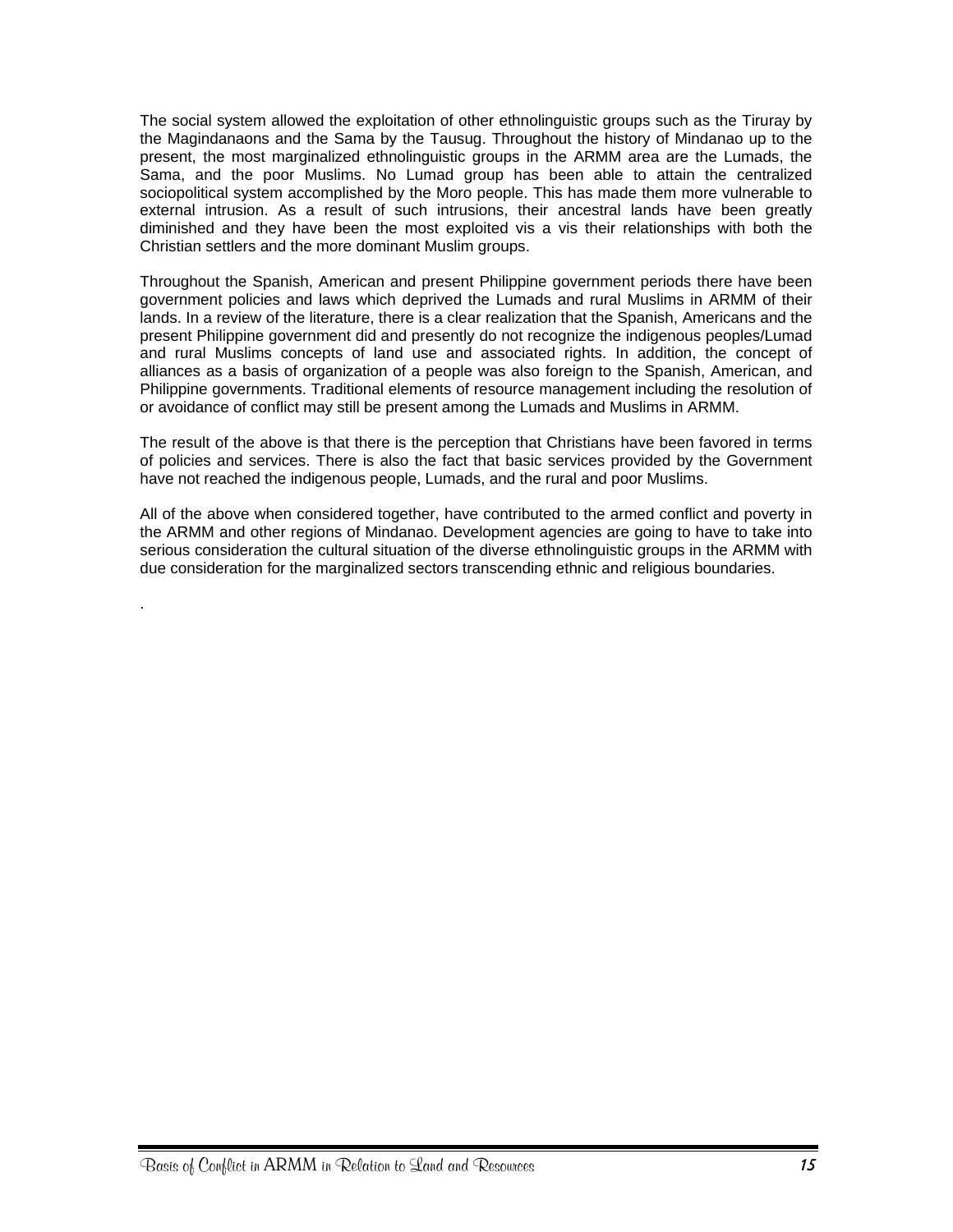## **APPENDIX**

## **TOTAL POPULATION OF ETHNOLINGUISTIC GROUPS IN ARMM**[∗](#page-21-1)

#### **TAWI-TAWI**

<span id="page-21-0"></span>(Figures are estimates based on a 10% sample)

| $\ddotsc$<br>Ethnolinguistic group | <b>Total Population</b> | $\%$ |
|------------------------------------|-------------------------|------|
| Sama (Samal)                       | 118,572                 | 52   |
| Tausug                             | 75,510                  | 33   |
| Pullon-Mapun                       | 15,423                  |      |
| Tagalog                            | 2,080                   | .91  |
| Cebuano                            | 2,015                   | .88  |
| Other local dialects               | 1,741                   | .78  |
| Other dialects                     | 2,354                   | 1.03 |
| Not stated                         | 10,036                  | 4.4  |
| Total                              | 227,731                 | 100  |

#### **Sulu**

(Figures are estimates based on a 10% sample)

| Ethnolinguistic group | <b>Total Population</b> | %    |
|-----------------------|-------------------------|------|
| Tausug                | 413,139                 | 88.1 |
| Sama (Samal)          | 44,305                  | 9.4  |
| Cebuano               | 1,720                   |      |
| Badjao                | 819                     |      |
| Other dialects        | 2,937                   | .0   |
| Not stated            | 5,936                   | 1.3  |
| Total                 | 468,856                 | 100  |

#### **Maguindanao**

(Figures are estimates based on a 10% sample)

| Ethnolinguistic group | <b>Total Population</b> | %    |
|-----------------------|-------------------------|------|
| Maguindanao           | 469,216                 | 62   |
| Cebuano               | 58,600                  | 7.7  |
| Hiligaynon            | 41,988                  | 5.6  |
| Tagalog               | 38,823                  | 5.1  |
| Maranao               | 13,855                  | 1.8  |
| Ilocano               | 8,807                   | 1.2  |
| Chavacano             | 3,161                   | .42  |
| Manobo                | 2,256                   | .3   |
| Other local dialects  | 114,660                 | 15.1 |
| Other dialects        | 4,375                   | .6   |
| Not stated            | 1,137                   | .2   |
| Total                 | 756,878                 | 100  |

<span id="page-21-1"></span> ∗ Source: Socio-Economic and Demographic Characteristics, 1990 Census on Housing and Population. National Statistics Office, Manila.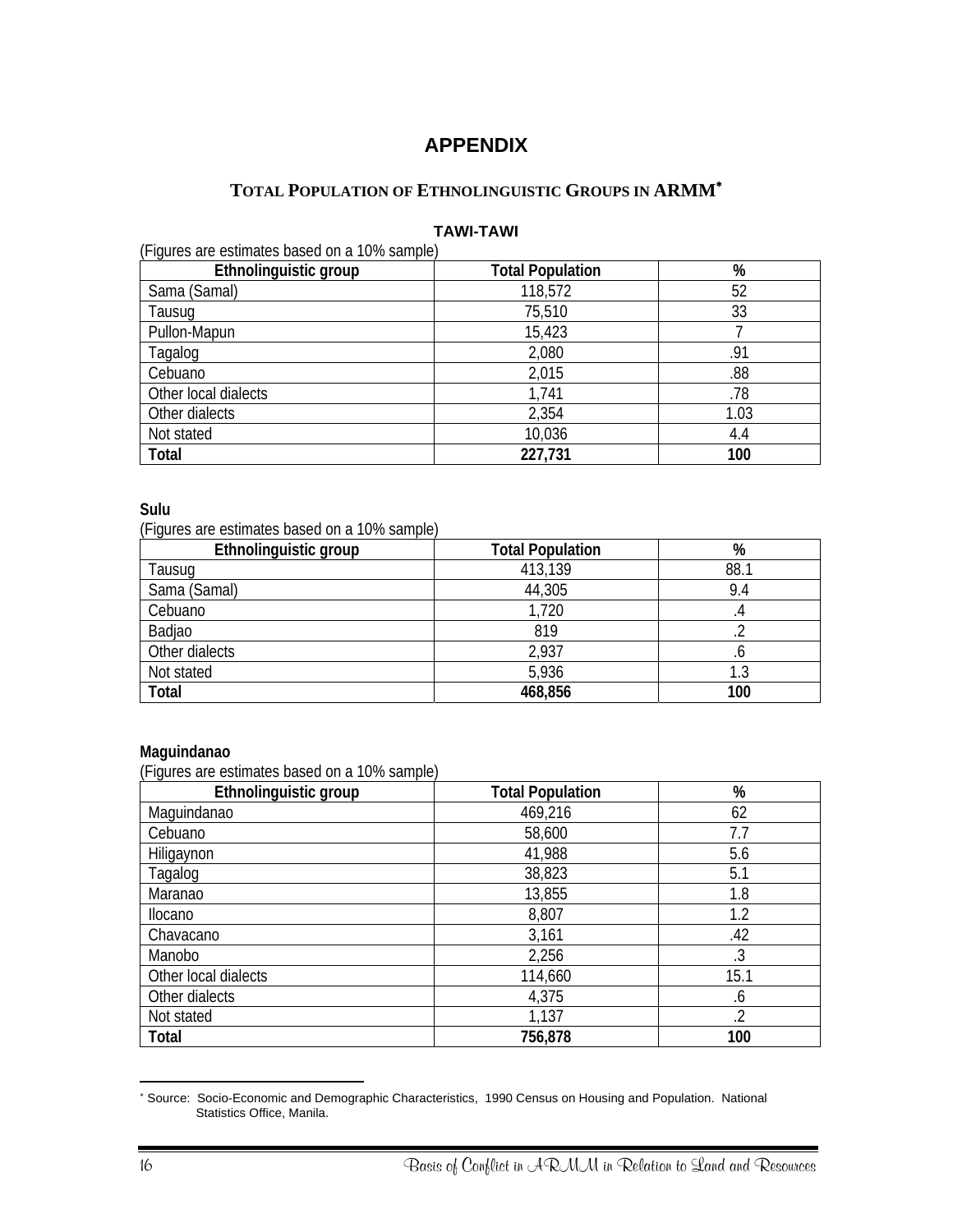#### **LANAO DEL SUR**

| (Figures are estimates based on a 10% sample) |                         |      |
|-----------------------------------------------|-------------------------|------|
| Ethnolinguistic group                         | <b>Total Population</b> | %    |
| Maranao                                       | 553,054                 | 92.3 |
| Cebuano                                       | 17,577                  | 2.9  |
| Hiligaynon                                    | 11,057                  | 1.9  |
| <b>Ilocano</b>                                | 4,420                   | .74  |
| Maquindanao                                   | 3,495                   | .58  |
| Tagalog                                       | 2,584                   | .43  |
| <b>Other Dialects</b>                         | 2,424                   | .4   |
| Not stated                                    | 4,189                   |      |
| Total                                         | 598,800                 | 100  |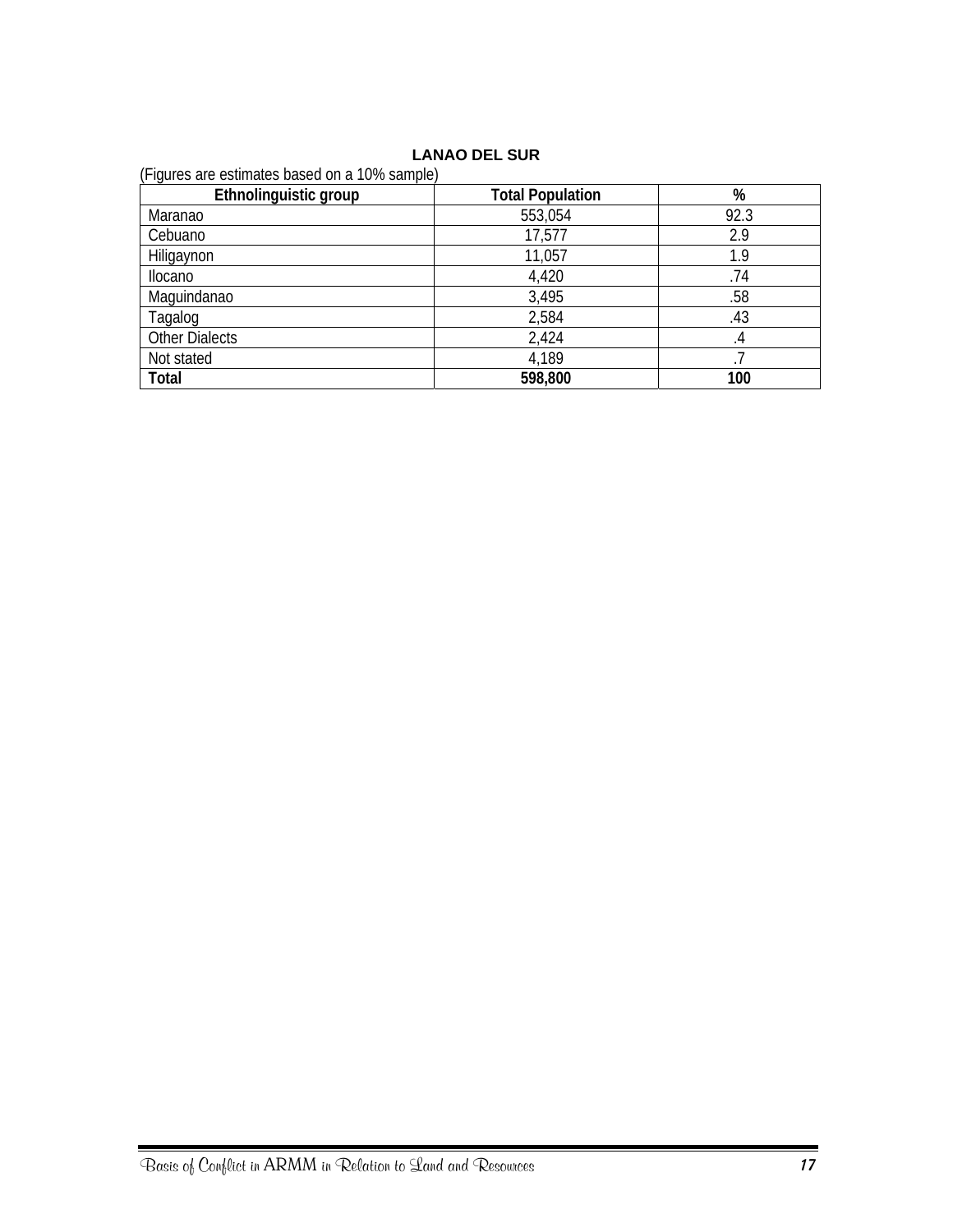## **BIBLIOGRAPHY**

- <span id="page-23-0"></span>Alojamiento, Sheilfa B.The Sama Dilaut: From the Seas to the Highways. *Tambara*, Ateneo De Manila University Journal. Volume 18, 61-72.
- Gaspar, Karl M. *The Lumad's Struggle in the Face of Globalization*. Davao City: Alternate Forum for Research in Mindanao.
- Garilao, Ernesto and Lalunio. 2002 Laying the Foundations of Peace and Development in the ARMM (draft).
- Gowing, Peter Gordon, *Mandate in Moroland: The American Government of Muslim Filipinos, 1899-1920*. Quezon City: New Day Publishers.
- Ileto, Reynaldo C. Magindanao, 1860-1888: The Career of Datu Uto of Buayan. Cornell University Southeast Asia Program, Data Paper No. 82.

Kiefer, Thomas M. 2001 Tausug Polity and the Sultanate of Sulu: A Segmentary State in the Southern Philippines. People of the Current Sulu Studies Revisited. Manila: National People of the Current Sulu Studies Revisited. Manila: National Commission for Culture and the Arts.

- McKenna, Thomas M. *Muslim Rulers and Rebels: Everyday Politics and Armed Separatism in the Southern Philippines*. Berkeley: University of California Press.
- Nimmo, H. Arlo *Sea People of Sulu: A Study of Social Change in the Philippines*. San Francisco: Chandler Publishing Company.
- *Magosaha: An Ethnography of the Tawi-Tawi Sama Dilaut*. Quezon City: Ateneo de Manila University Press.
- Office of the Presidential Adviser on Indigenous Peoples Affairs Beginning a New Convenant With The Indigenous Peoples of the Philippines: Challenges, Threats and Opportunities. Republic of the Philippines, Office of the President.
- Peralta, Jesus T. *Glimpses: Peoples of the Philippines*. Manila: National Commission for Cultural and the Arts.

Persistence of Tradition. Internet.

Philippine Constitution, Republic of the Philippines.

- Quimpo, Nathan. Dealing with the MILF and the Abu Sayyaf. *UP-CIDS Chronicle*. Vol. 4, No.1-2, 68-70. Diliman, Quezon City: University of the Philippines-Center for Integrative and Development Studies.
- Roth, Dennis W. Church, Lands in the Agrarian History of the Tagalog Region. *Philippine Social History: Global Trade and Local Transformations*. Eds. Alfred W. McCoy and Ed C. de Jesus. Quezon City: Ateneo de Manila University Press.
- Saber, Mamitua and Abdullah T. Madale (editors) *Maranao*. Manila: Solidaridad Publishing House.
- Schlegel, Stuart A. *Wisdom From a Rainforest: The Spiritual Journey of an Anthropologist*. Georgia: University of Georgia Press.